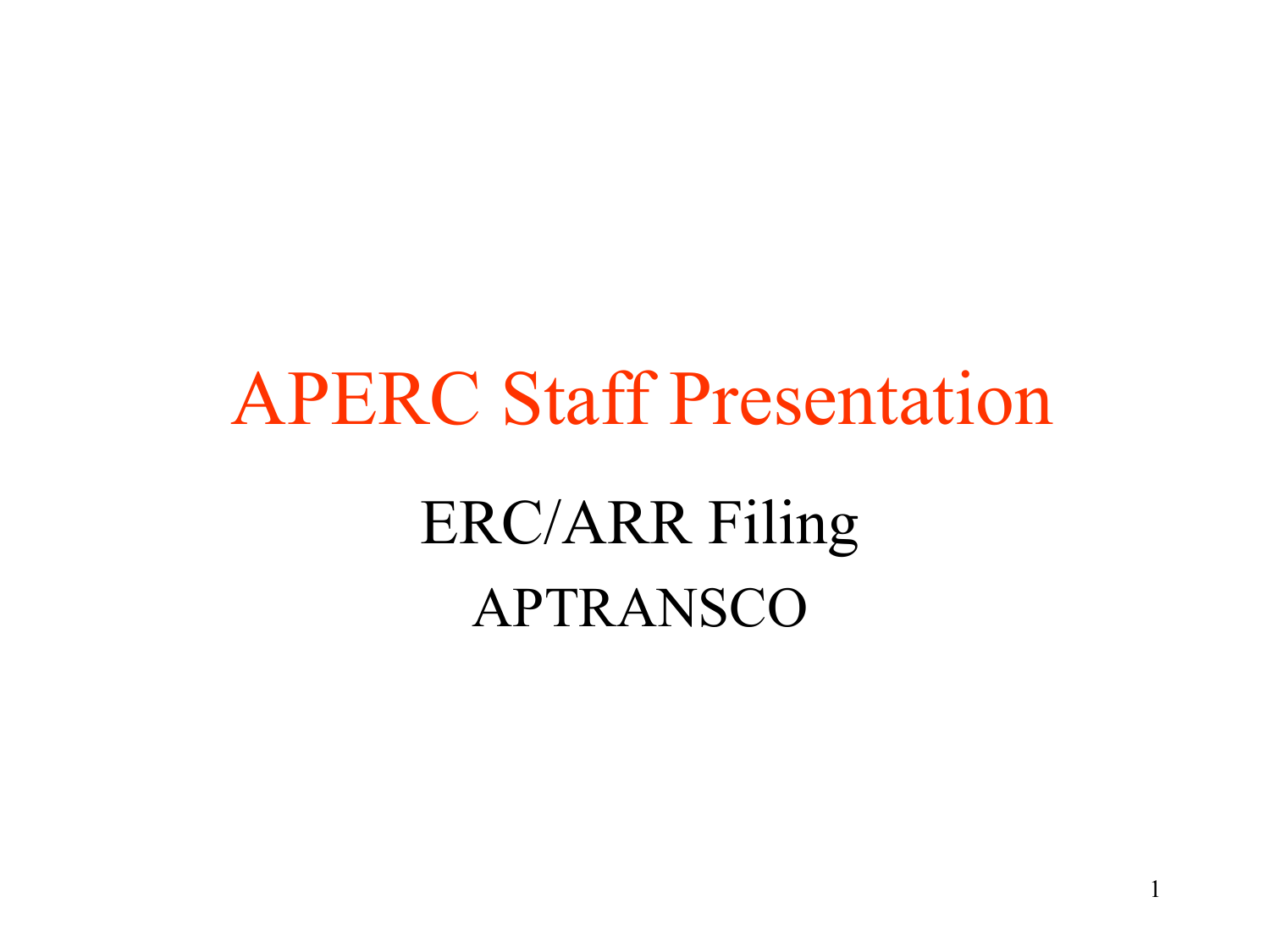## Background

- APTRANSCO first filed the ARR/ERC on Dec 29, 1999
- On April 6,2000 a supplementary ERC/ARR was filed
- At the same time Filing for Proposed Tariff was also filed
- A correction to supplementary ERC/ARR was filed on May 8,2000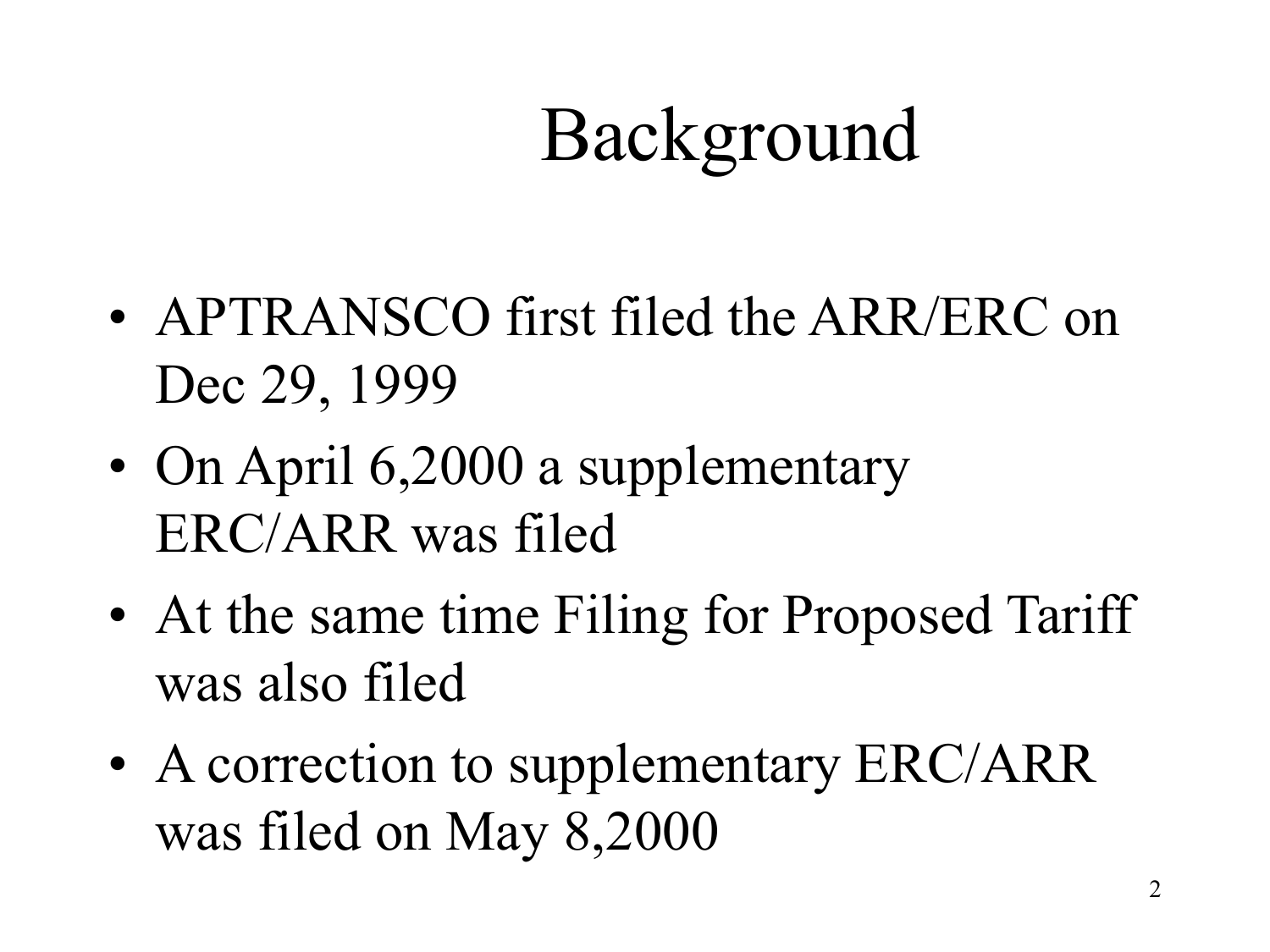### Background

- Examination of the ERC/ARR has enabled the Staff of APERC to make an assessment and analysis of the revenue requirements of the Licensee
- This presentation covers this assessment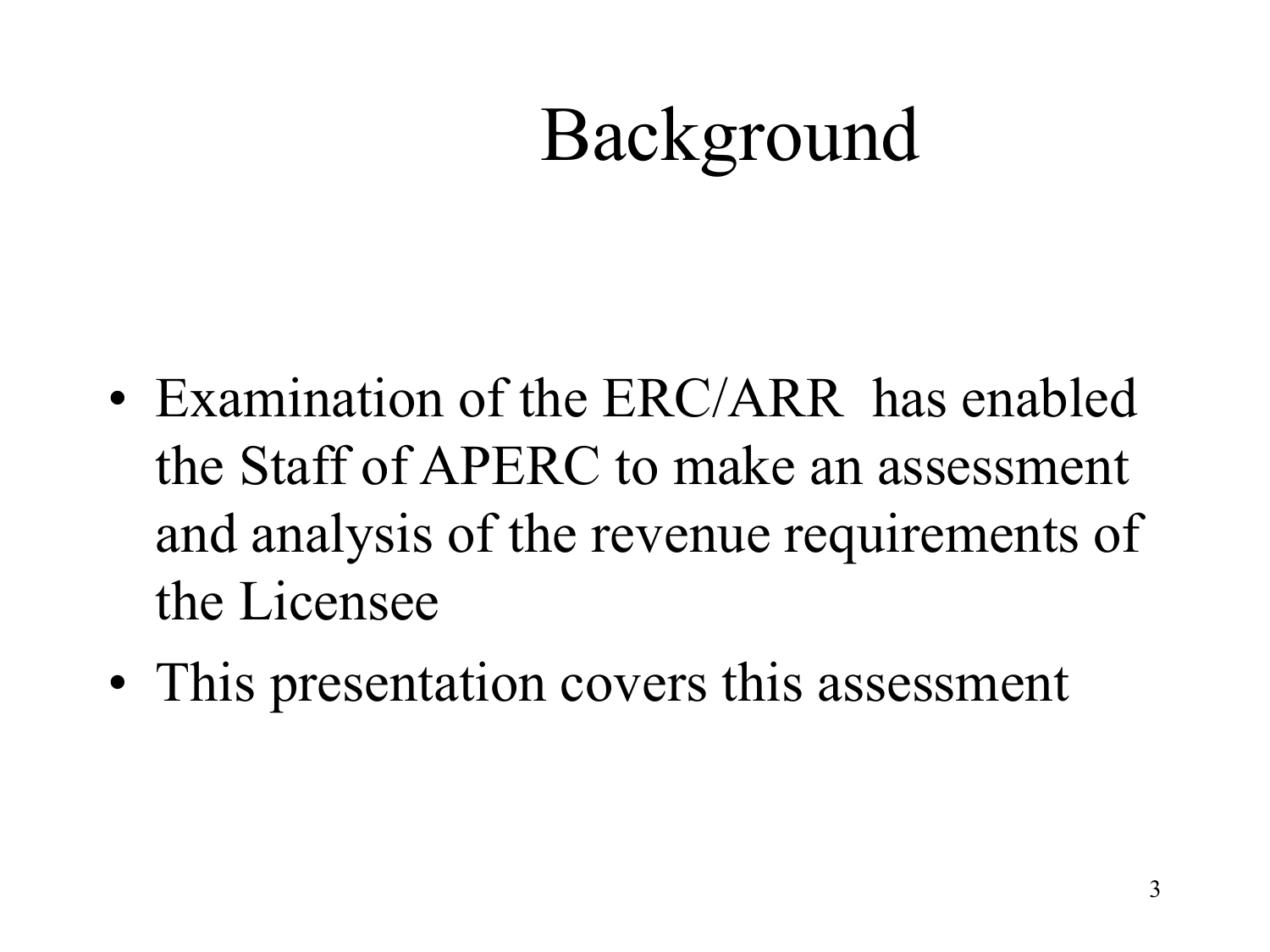#### Focus

- To highlight the major areas of differences in ERC/ARR
- Focus on the revenue gap
- Examine the waivers requested by the Licensee in the filings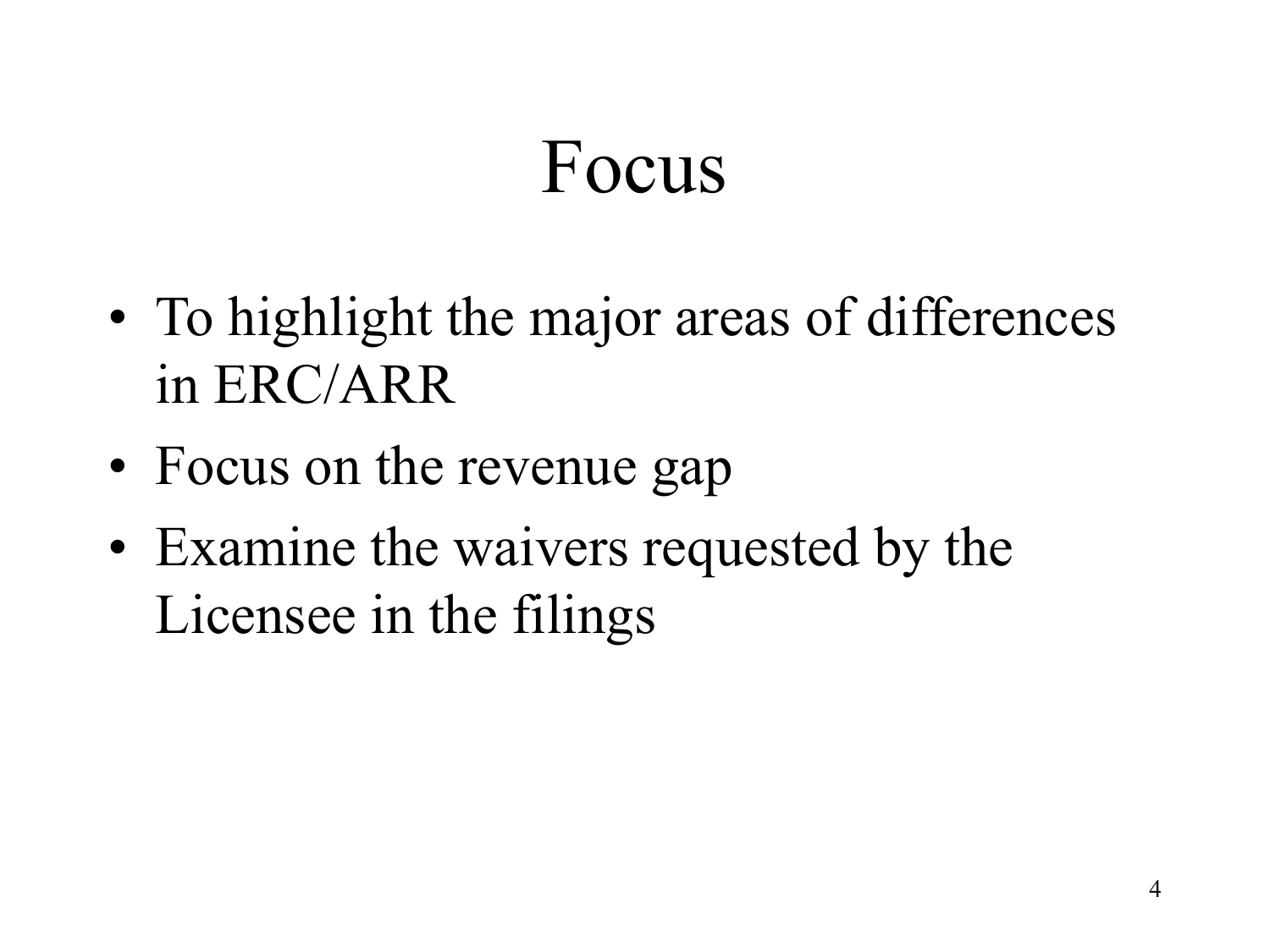#### Framework of Analysis

- Reforms process is in the initial stages
- We are in the period of transition from controlled economy to market oriented economy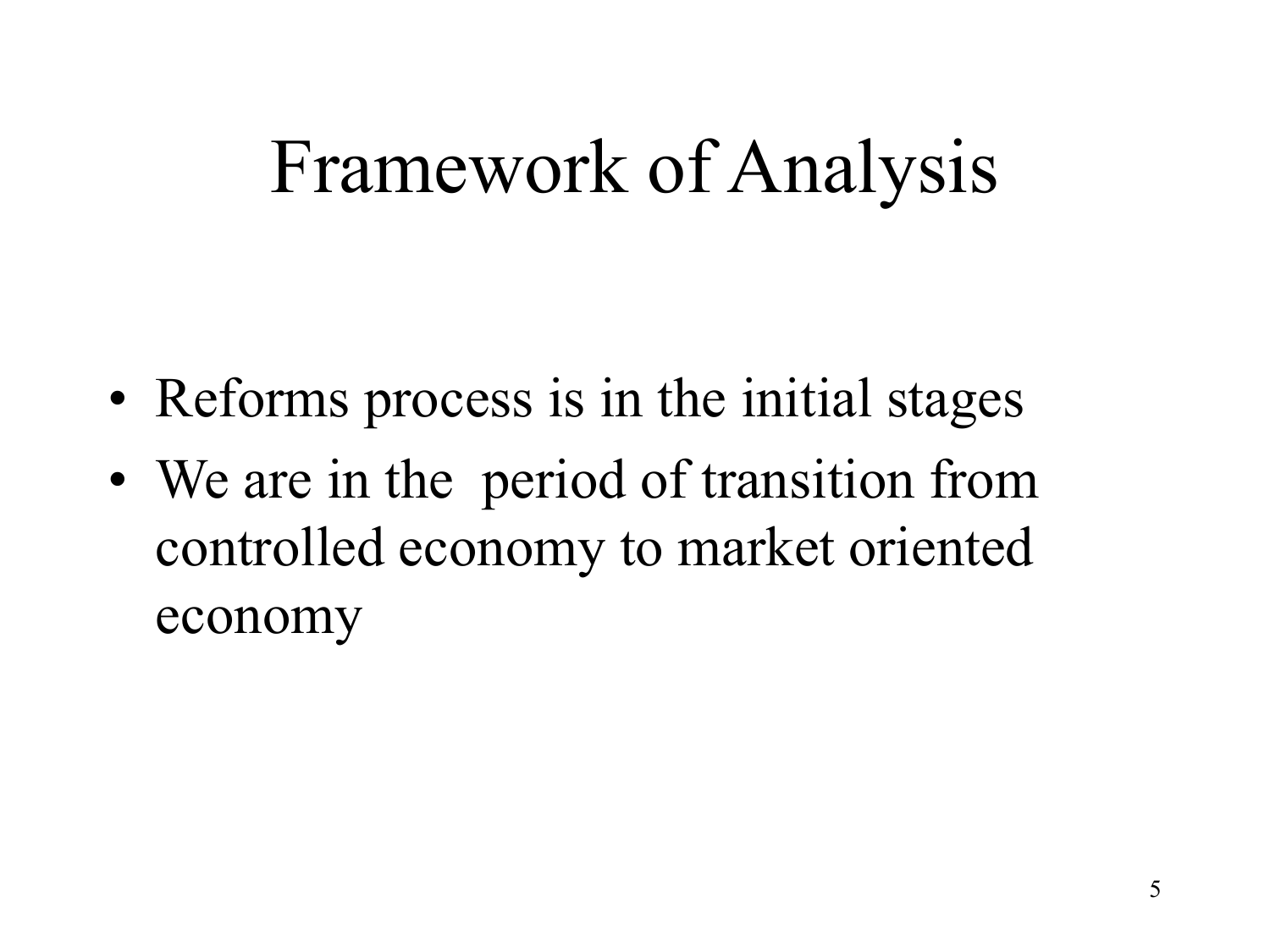# Framework of Analysis - Licensee Status

• Regulated Monopoly with License Obligations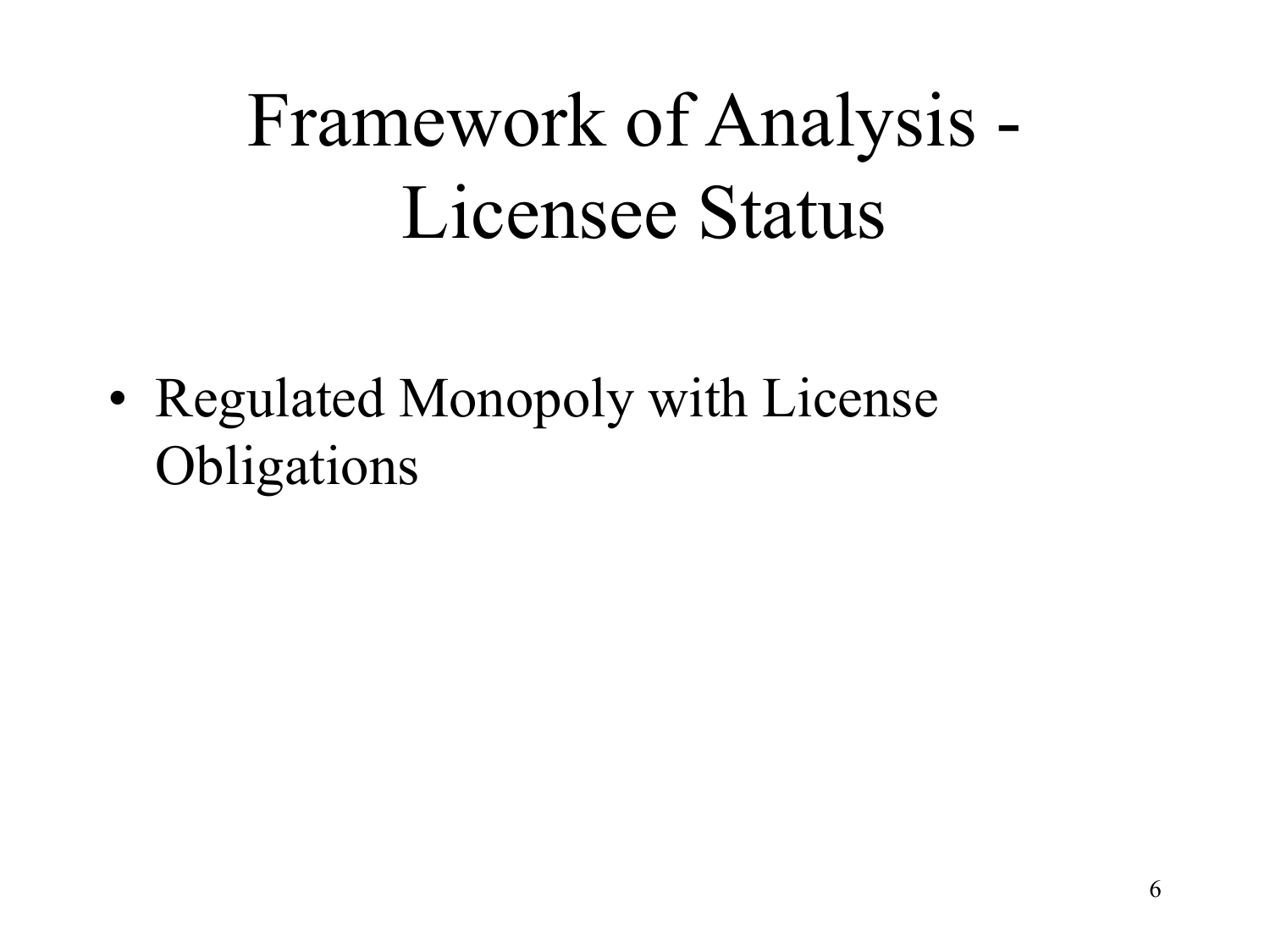Framework of Analysis - Regulatory Method

• Sixth Schedule to Electricity (Supply) Act, 1948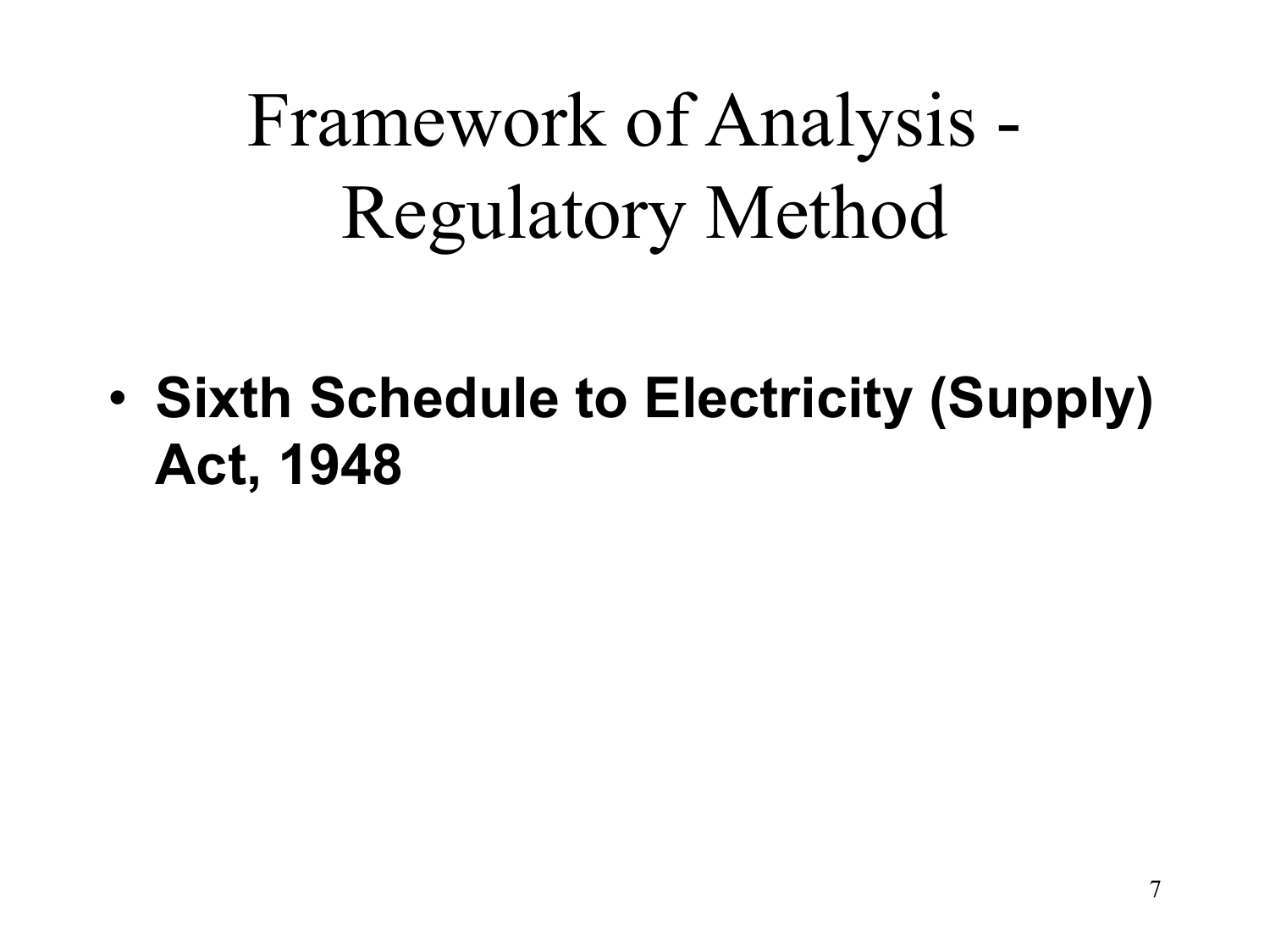### Summary Slide

• Framework of Analysis - Regulatory Model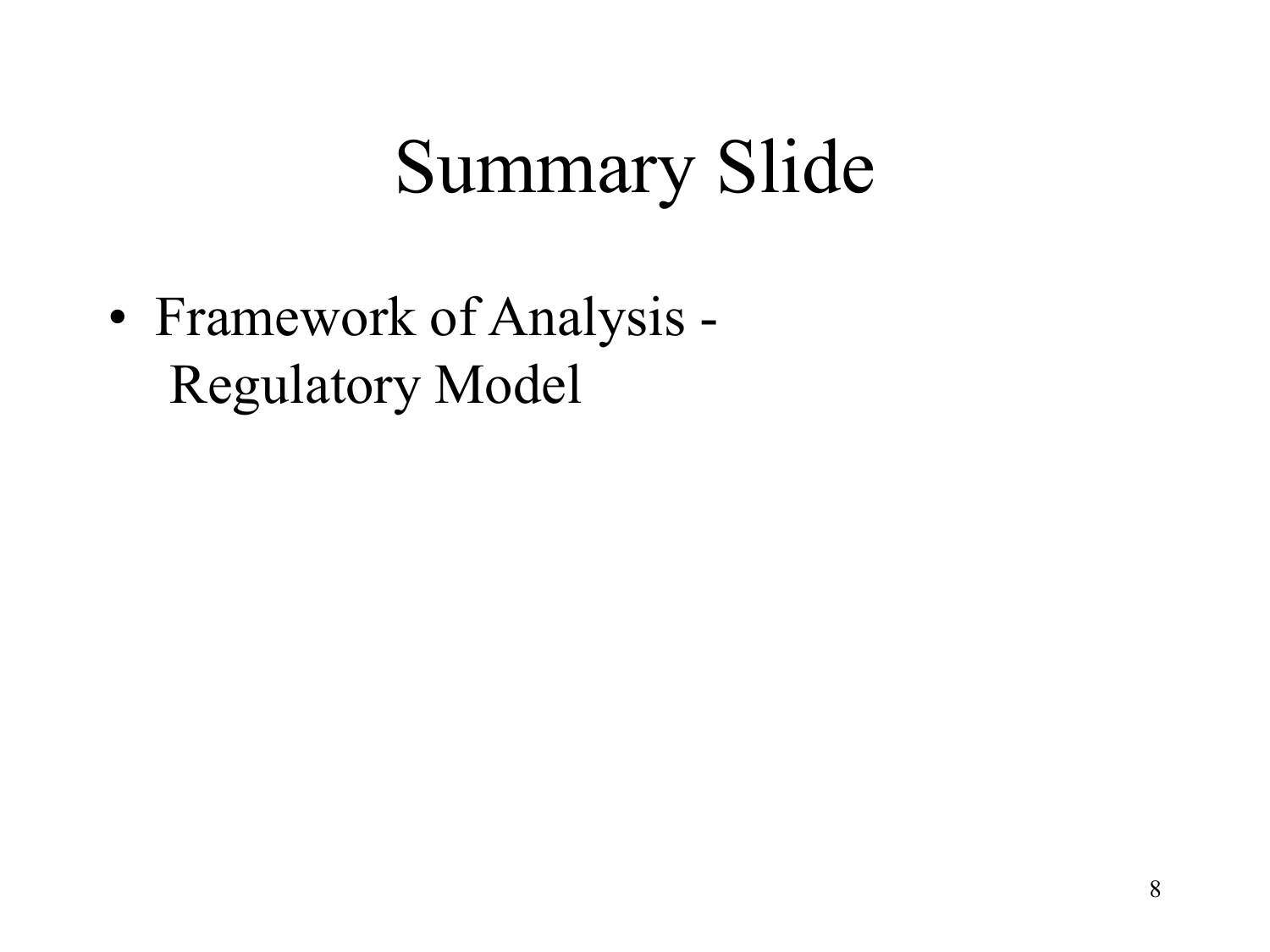# Framework of Analysis - Regulatory Model

- Cost of Supply of Electricity to Consumers
- Licensee entitled to reasonable return on Capital Base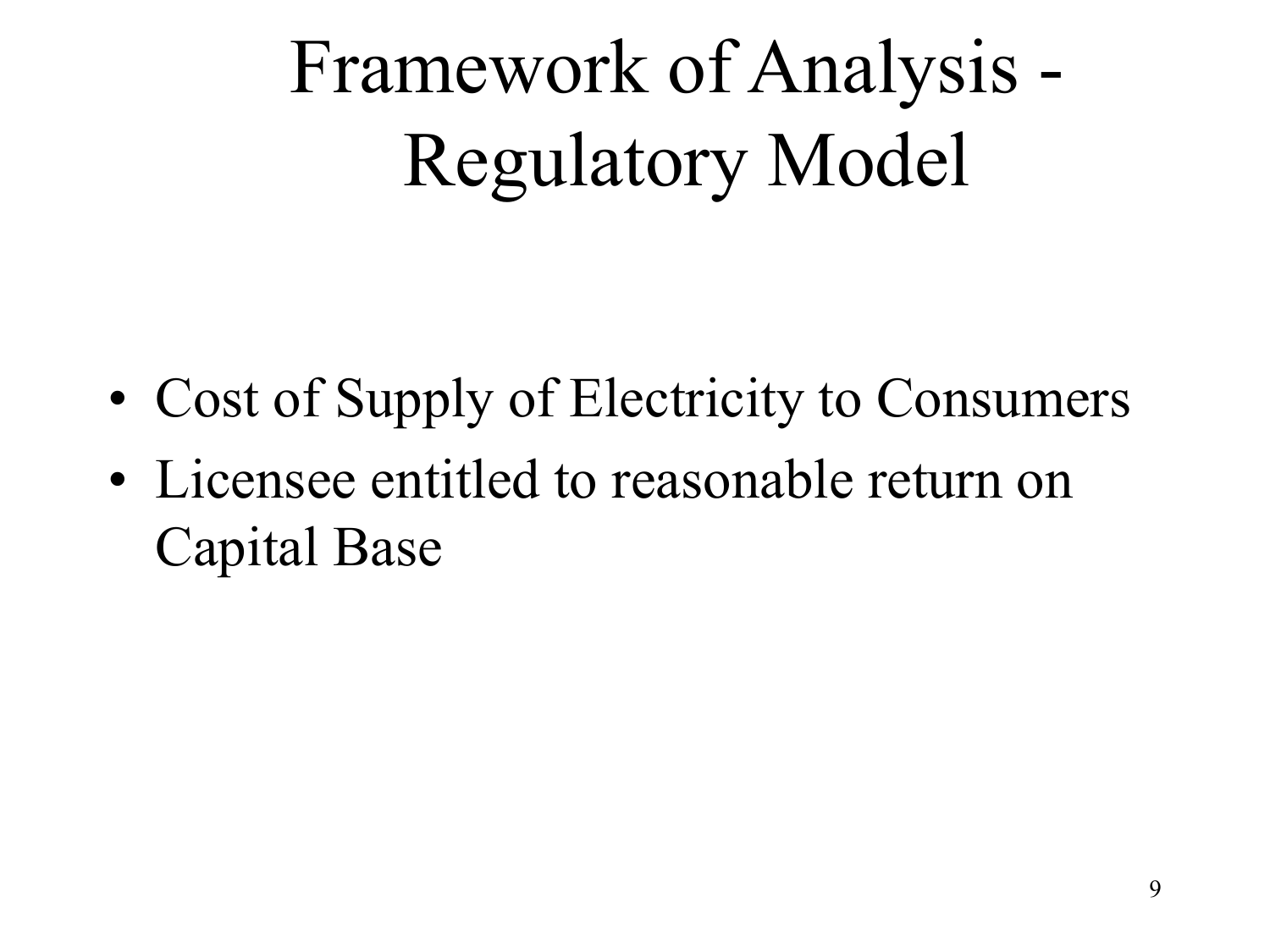# Framework of Analysis - Regulatory Tool

- The tariffs fixed by the Commission
- Approval of expenditure as per the regulatory method
- Incentives, Penalties, Direct Monitoring of License for
	- Prudence of expenditure
	- Create conditions to switch to Performance Based Regulation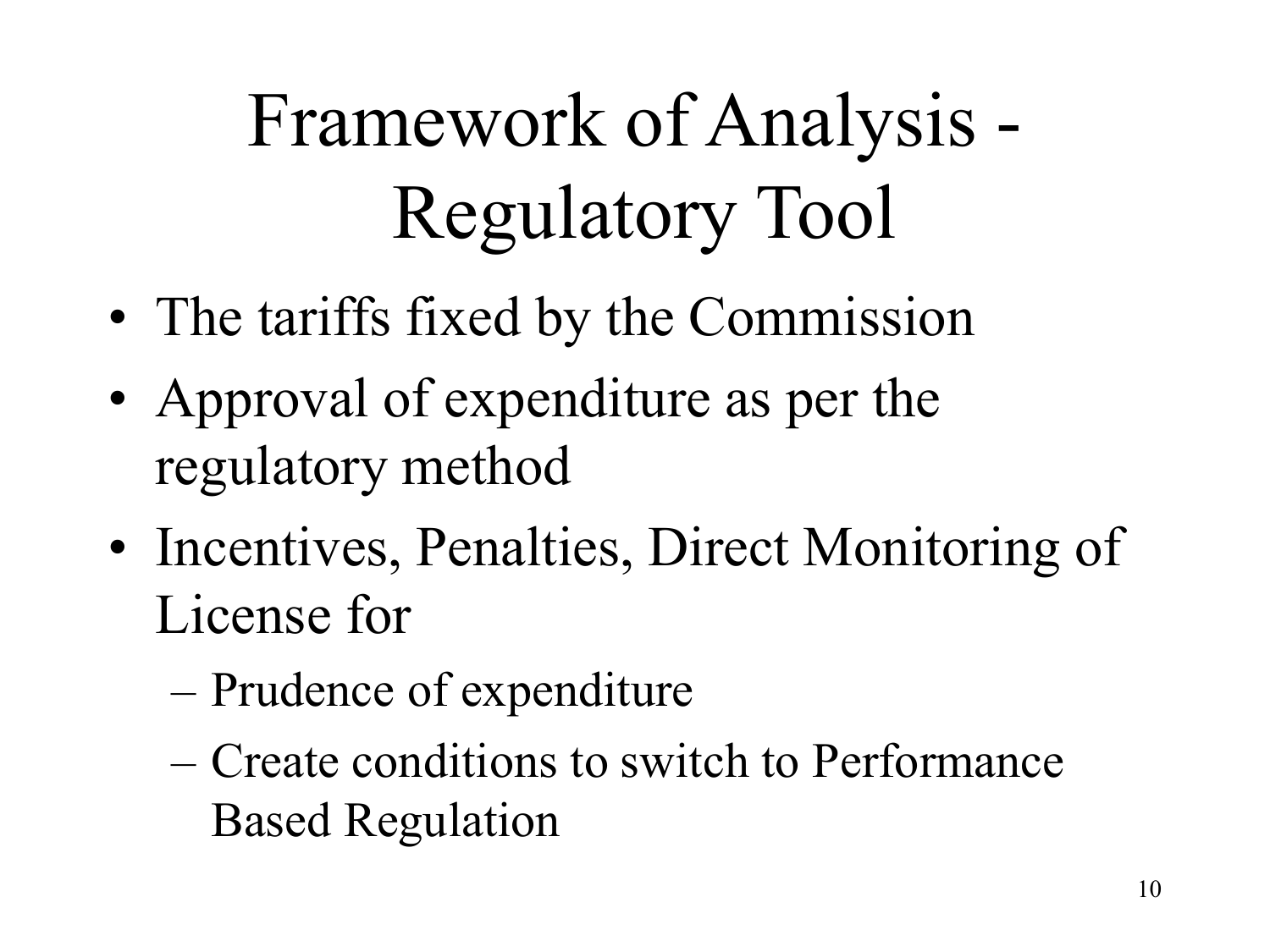# Tariff Philosophy

- Tariff philosophy is based on Sec 26 (7)
- It is a move to embedded costs and over time to marginal costs
- Attempts to move towards full costs avoiding to the extent possible a rate shock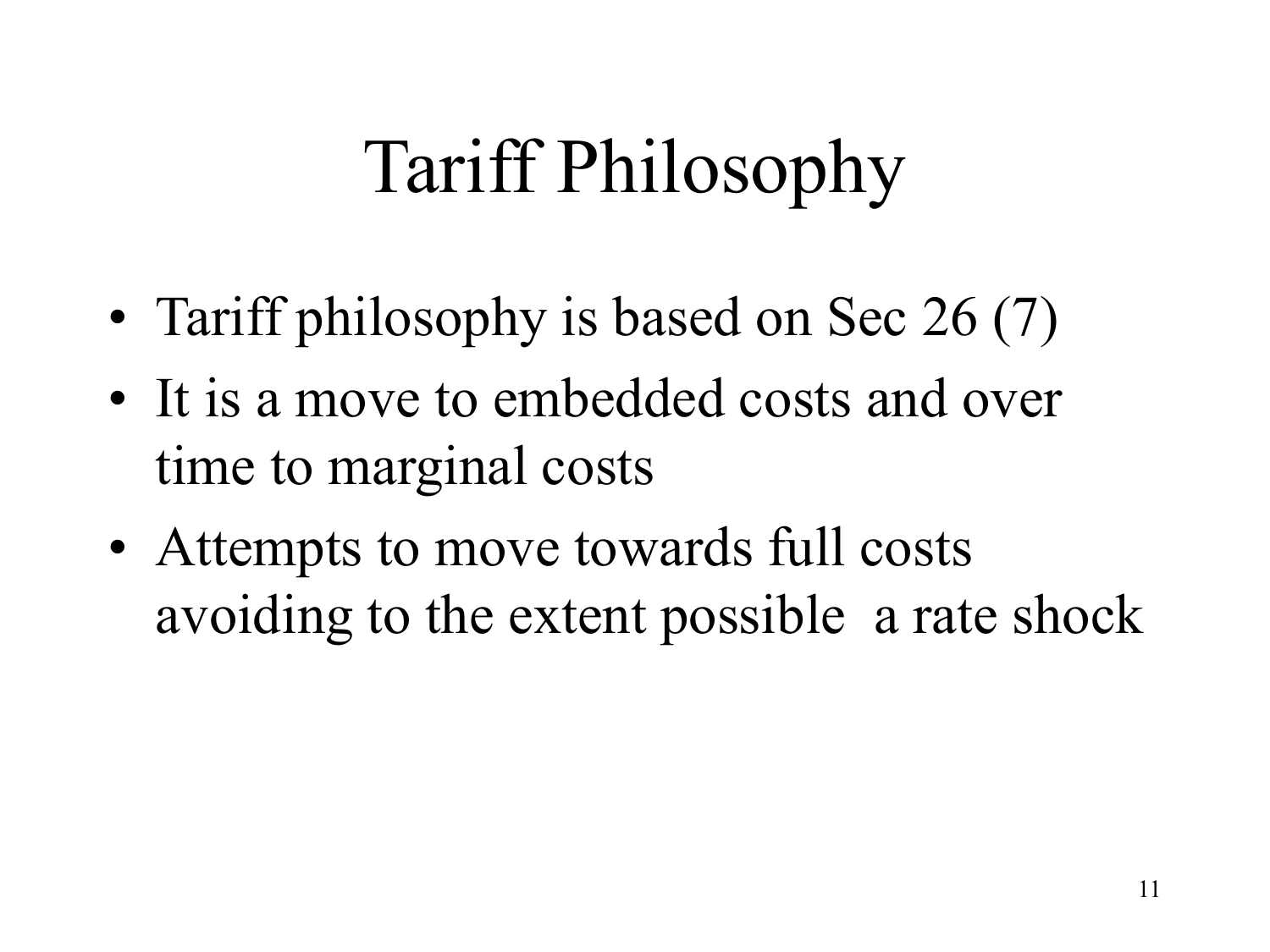# Tariff Philosophy

- The aim is to
	- look after consumer interests through the reforms process
	- ensure the viability of APTRANSCO
	- create competitive conditions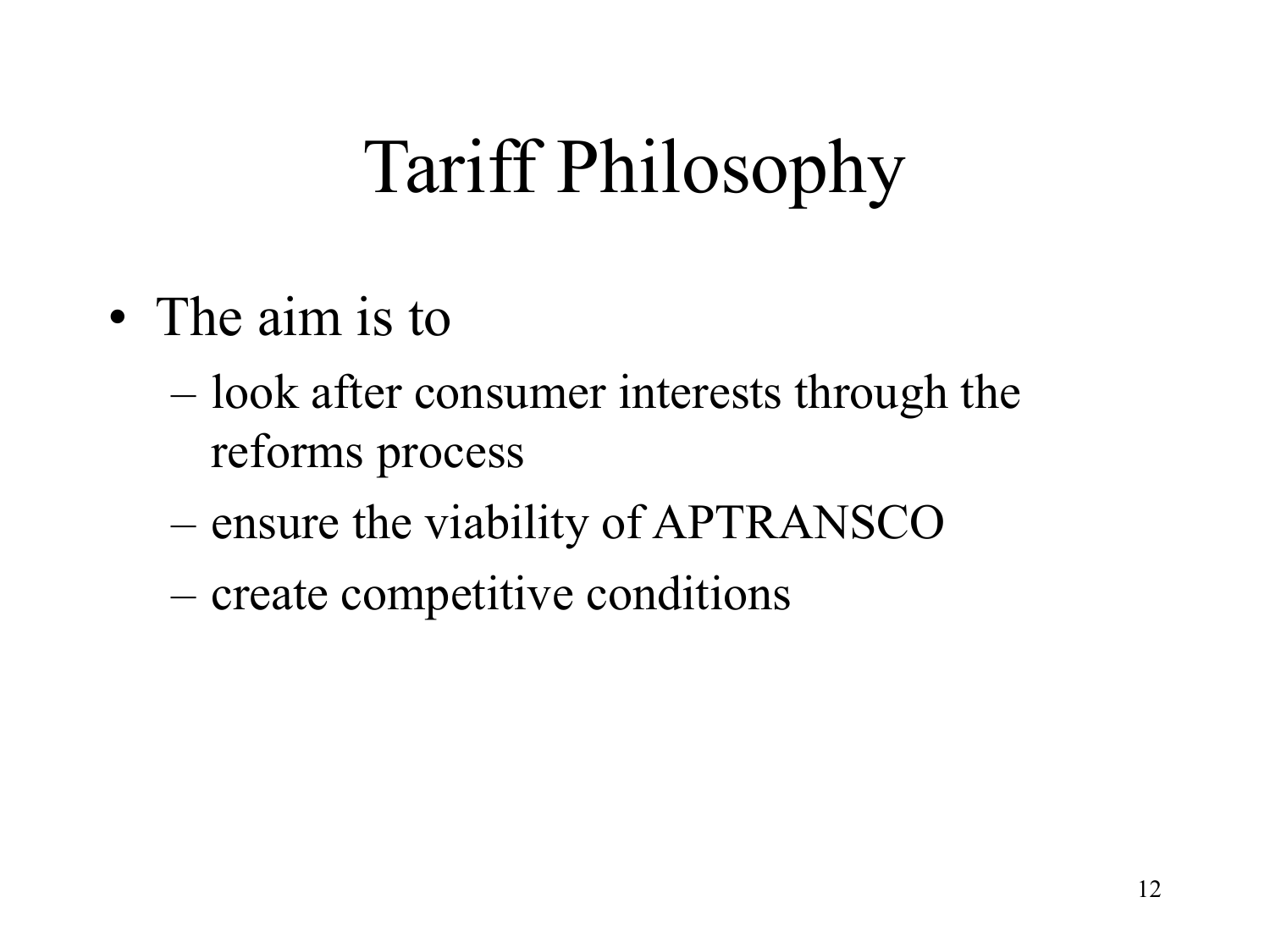#### Critical Parameters

- Sources of Power
- Cost of Power
- Prudence in Expenditure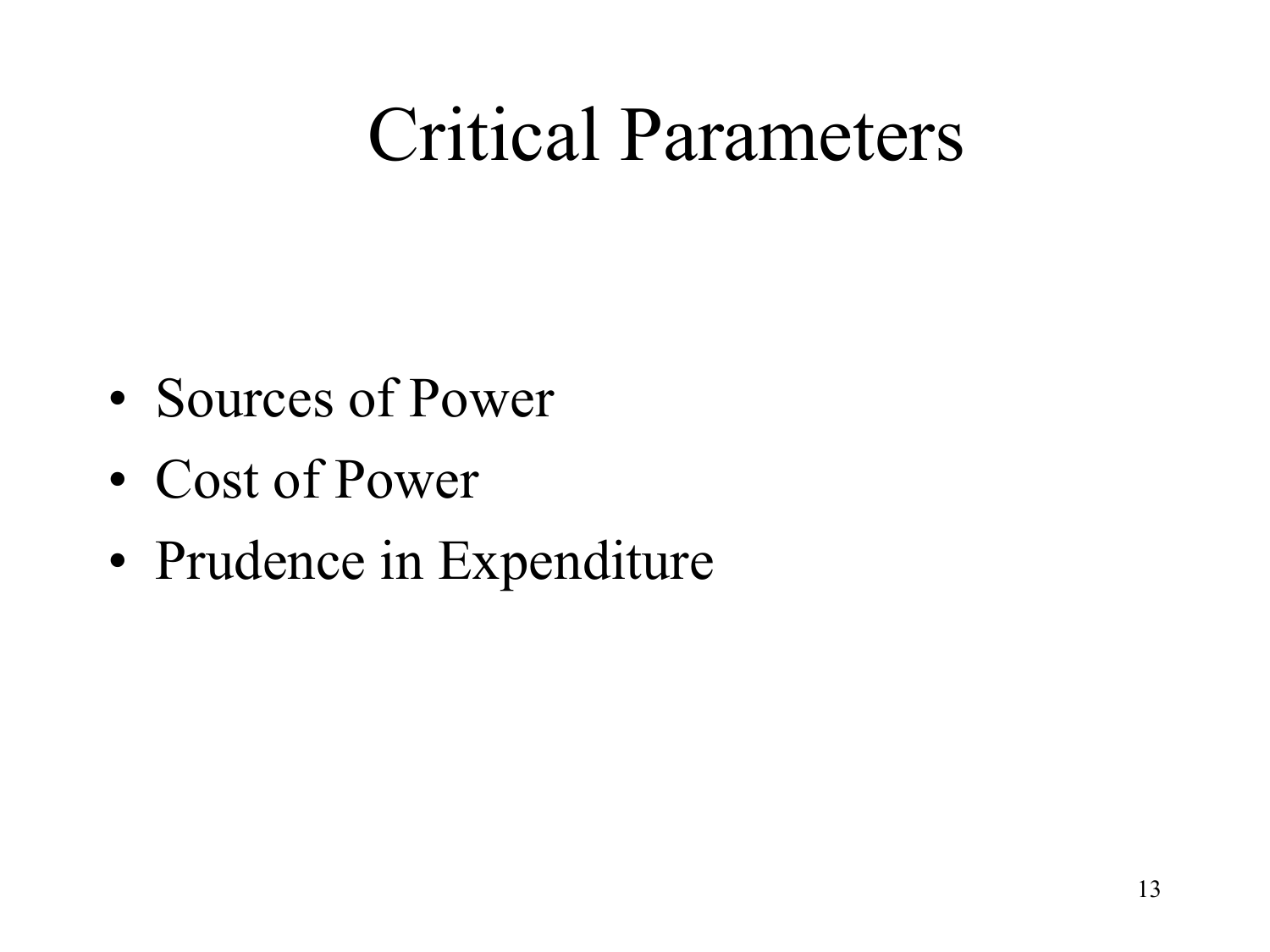#### Sources and Quantum of Energy

#### • APTRANSCO

- APGENCO 26788.15MUs
- CGS 9670.oo MU
- APGPCL 383 MU
- IPP's
	- 4728.34MU
- Others 418.44 MU
- Free wheeling 0.00 MU
- SEBs 640.50
- Total Units 42628.43 MU

#### • Staff

- APGENCO 27184.87 MUs
- CGS 10258.49 MUs
- APGPCL 383 MUs
	- IPP's 3645.00 MUs
	- Others 548.44 MUs
- Free Whl 100 MUs
- SEB's 640.50 MUs
- 
- Total Units 42760.30\* MUs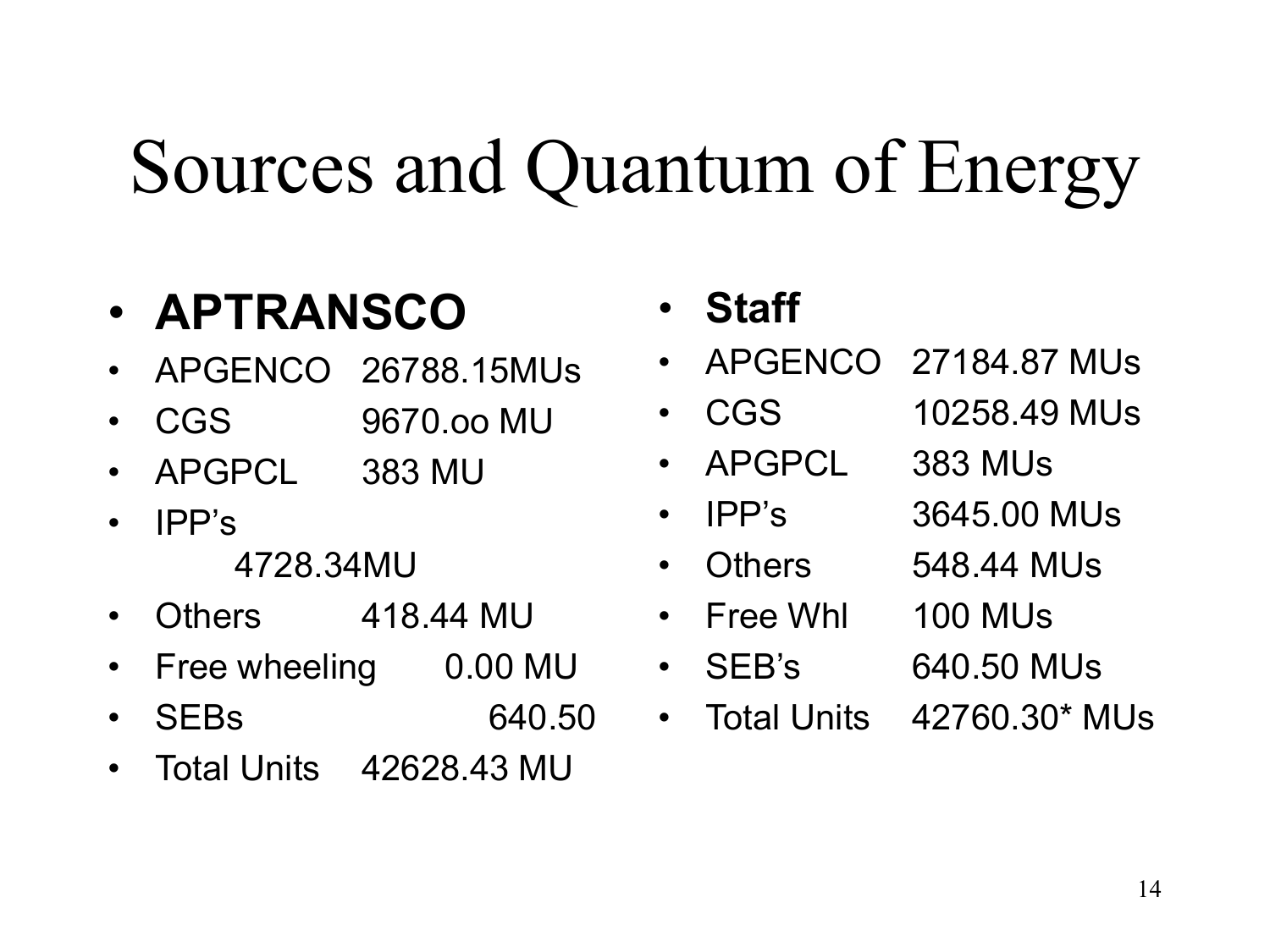# Difference in power purchase quantity

- APTRANSCO 42628.43MUs
- Staff  $42760.30$
- 131 units are available for sale to VSP
- No difference in total energy purchases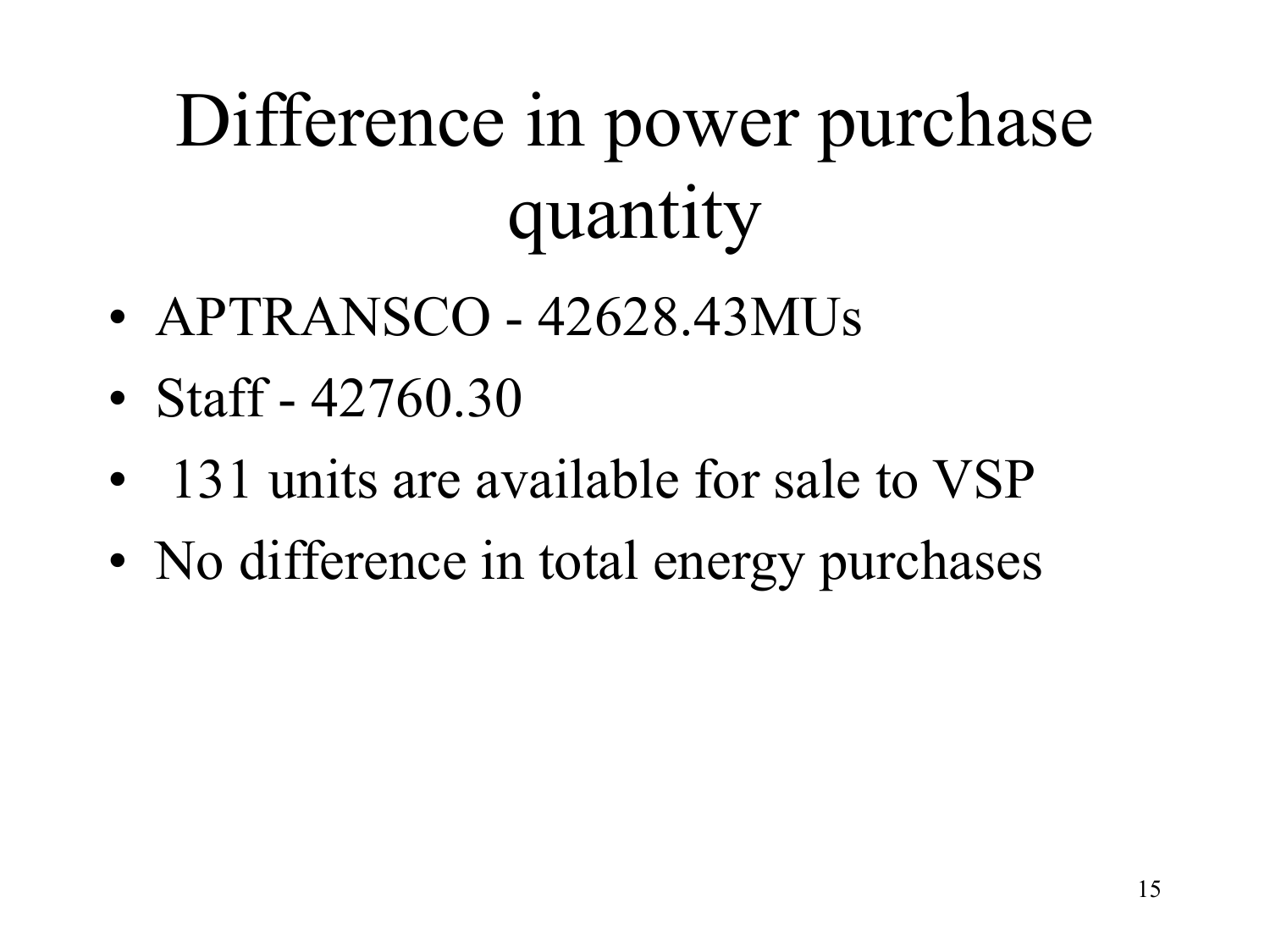### Methodology for estimates

- Auxiliary Consumption as per actual trends
- Overhauls (APGENCO) as per schedules
- NTPCs as per past trends
- Visakha Steel Plant gross generation taken to the grid
- Free Wheeling -Transmission By Displacement - only 100 MUs taken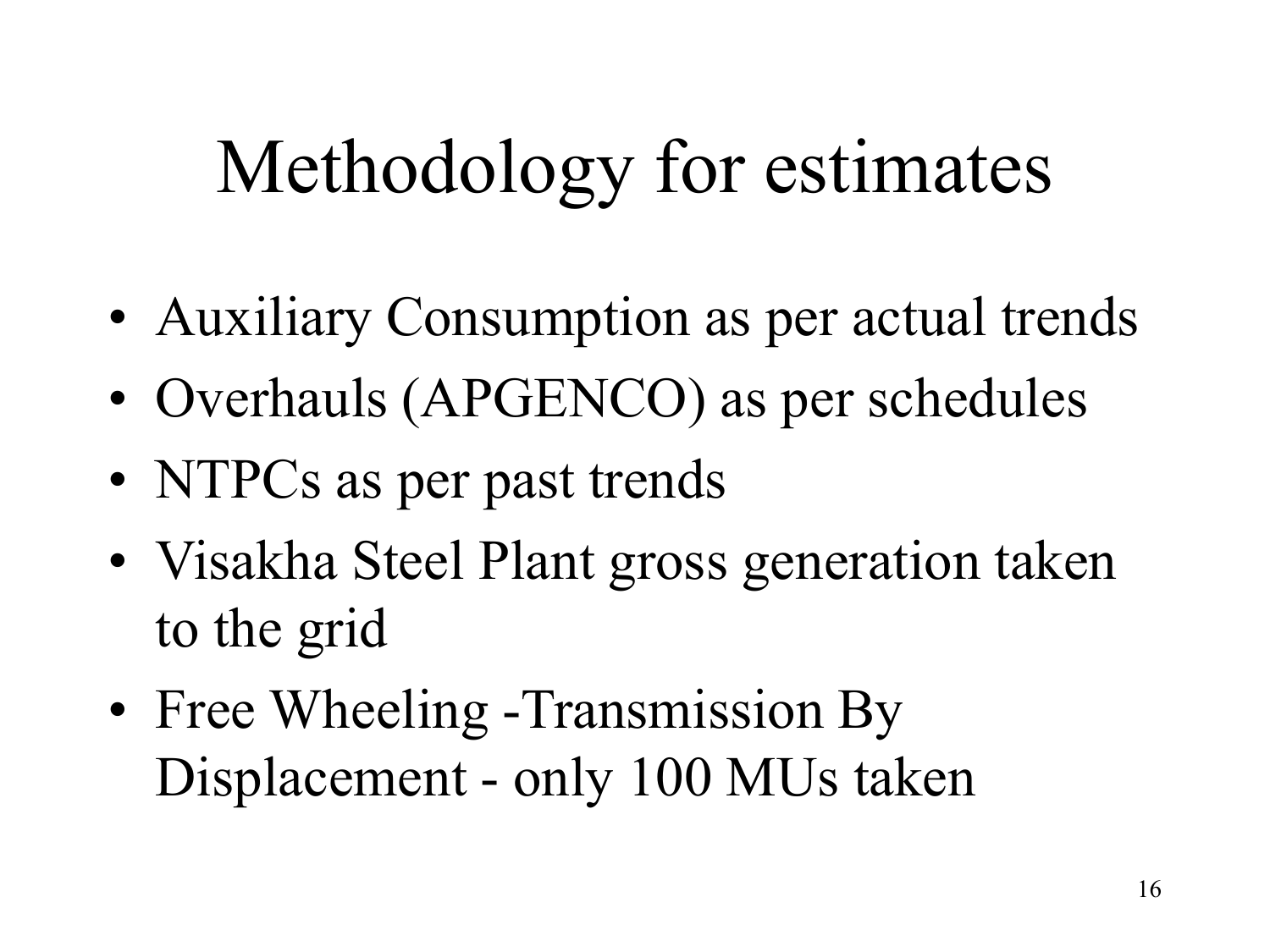## Methodology for estimates

- Merit Order Selection
- Windage Losses at 1% as per present trends
- Transit losses included in coal costs
- Hydel generation on the basis of ten yr avg.
- Additional units (100MU) of APGPCL unutilised capacity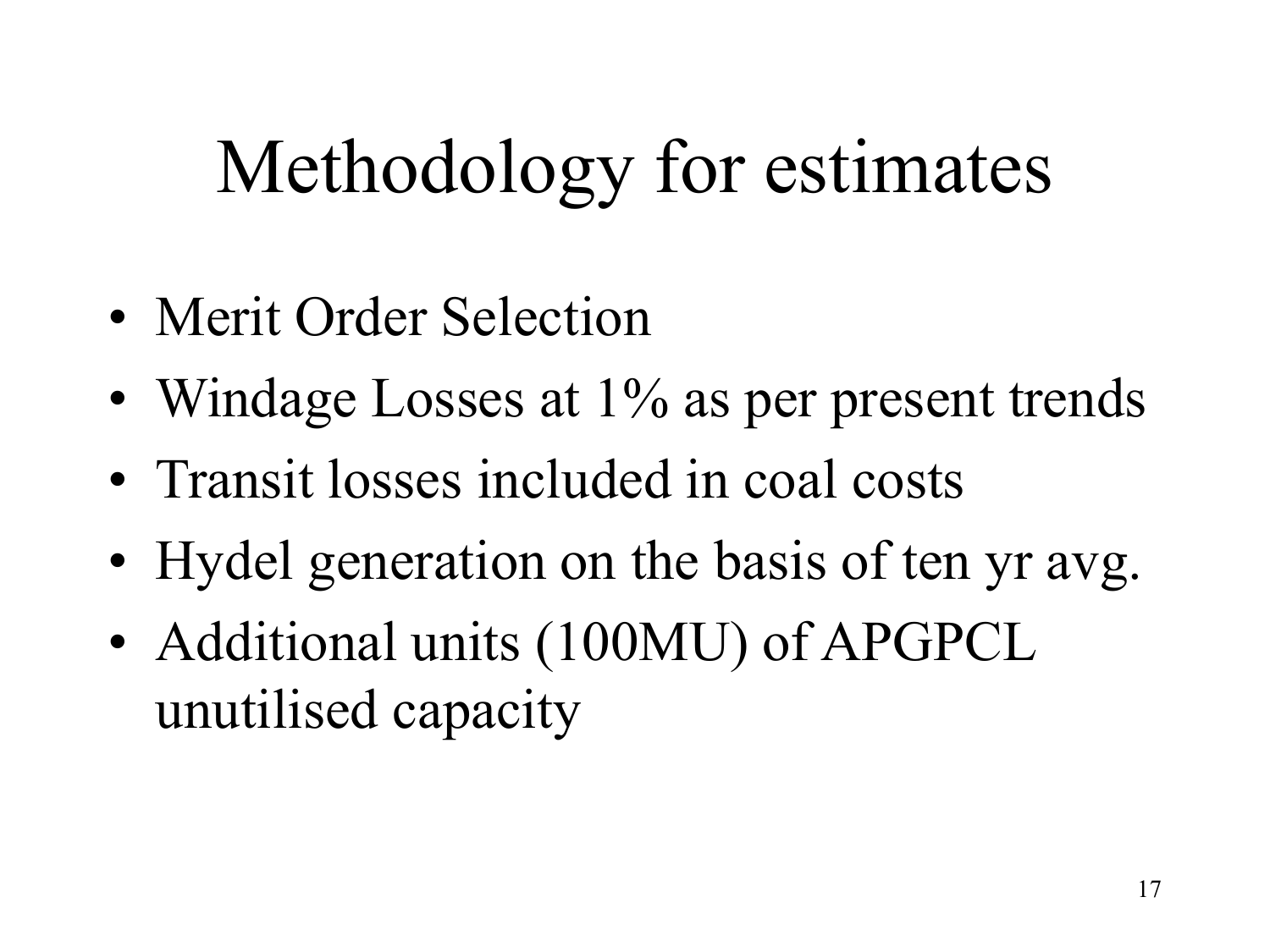#### Power Purchase Costs

#### • APTRANSCO -Crs

- APGENCO 3927.26
- CGS 1522.85
- APGPCL 84.95
- IPP's 1441.17
- Others 90.37
- wheeling 107.57
- SEBs 149.25
- Total Cost 7323.42

#### • STAFF

- APGENCO 3389.10
- CGS 1529.37
- APGPCL 84.95
- IPP's 1074 .22
- Others 114. 37
- wheeling 106.68
- SEBs 149.25
- Total Cost 6447.95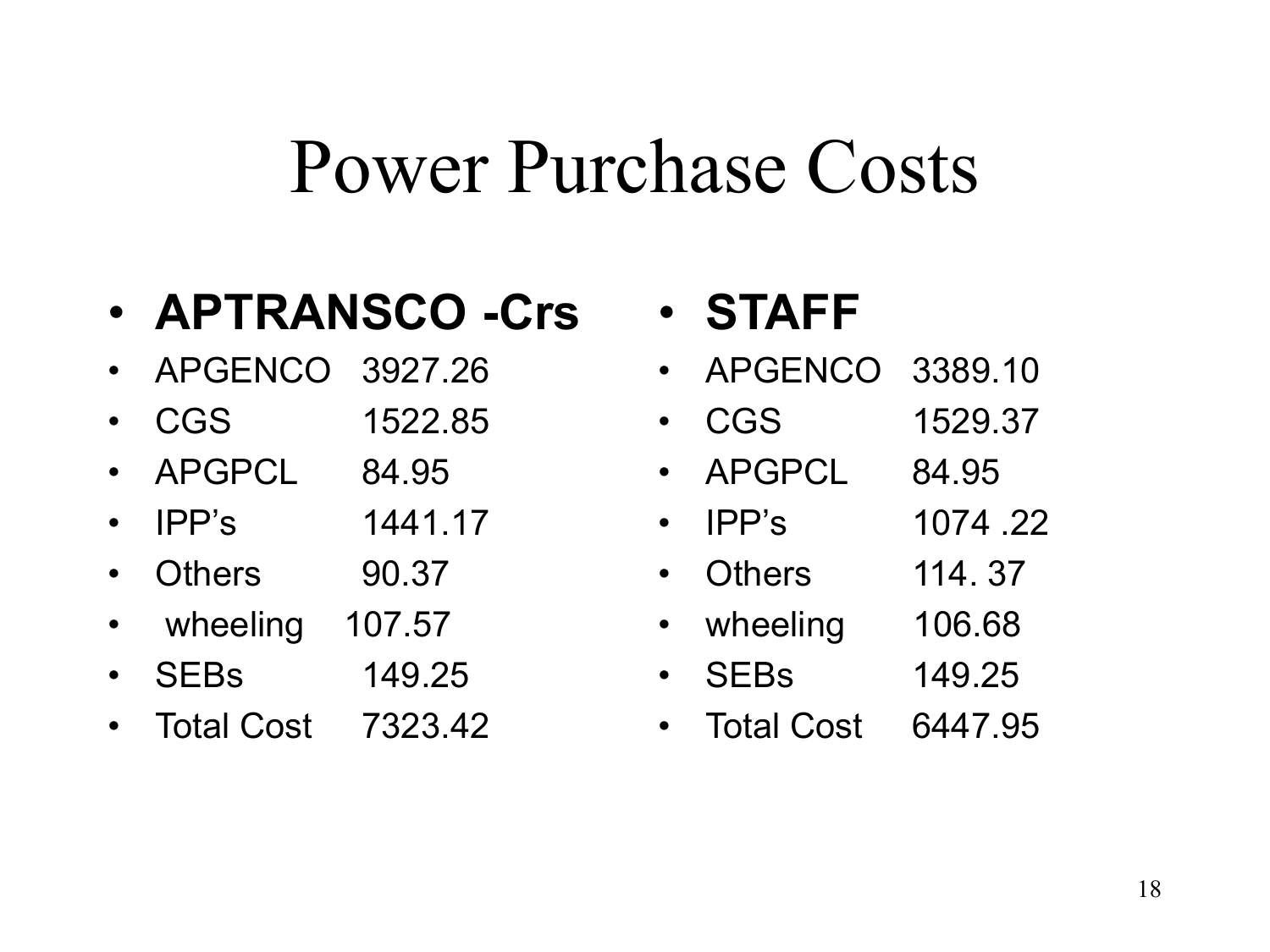#### Difference in costs

- APTRANSCO Rs. 7323.42 Crs
- Staff Rs.  $6447.95$  crs
- Difference Rs. 875.47 crs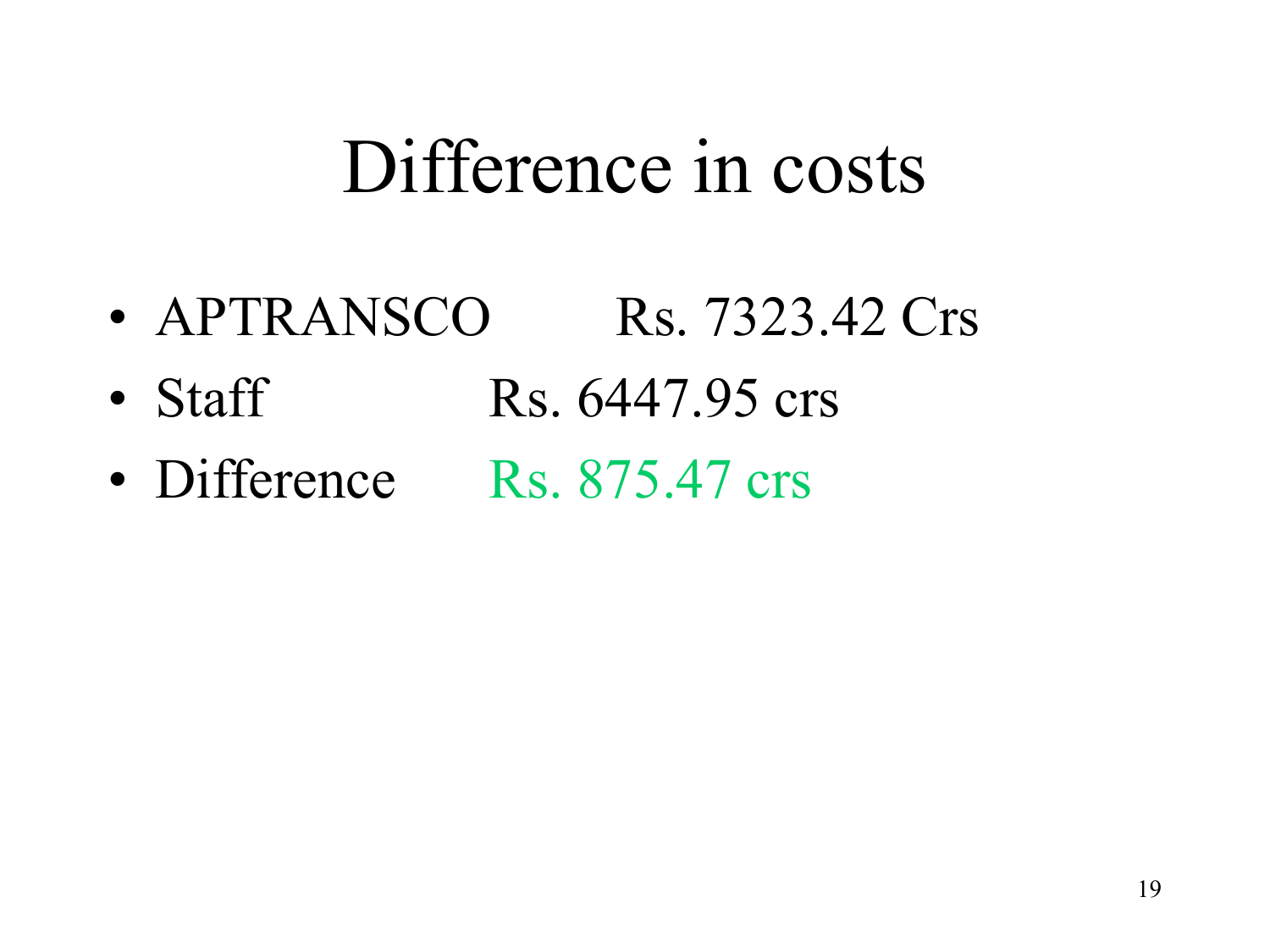#### Basis for Estimation

- Merit Order Selection
- Past Trends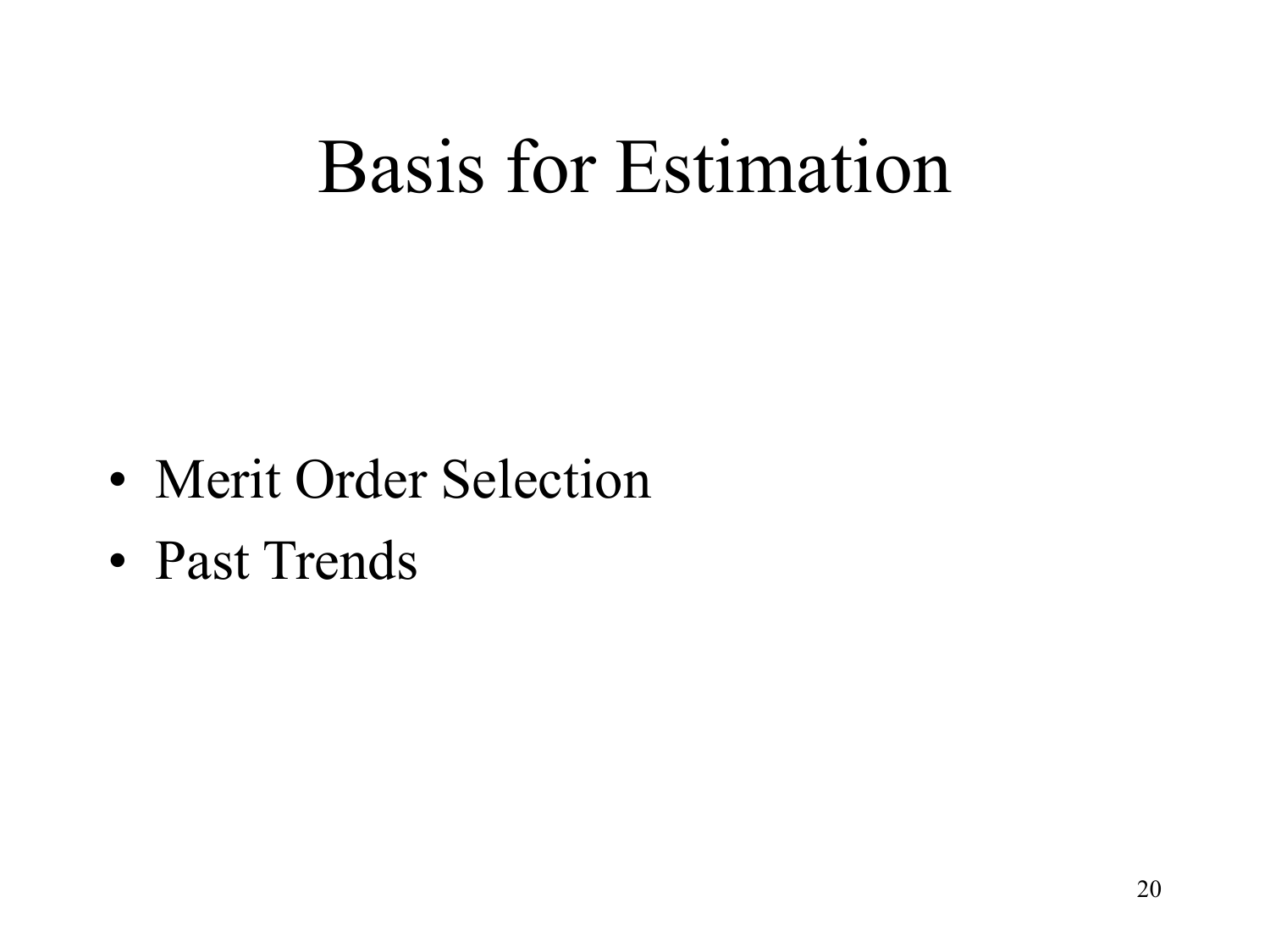# Transmission & Distribution Losses

- As per the projections of APTRANSCO  $-$  EHV -4.5%
	- Dist Losses 30.9% to gross purchases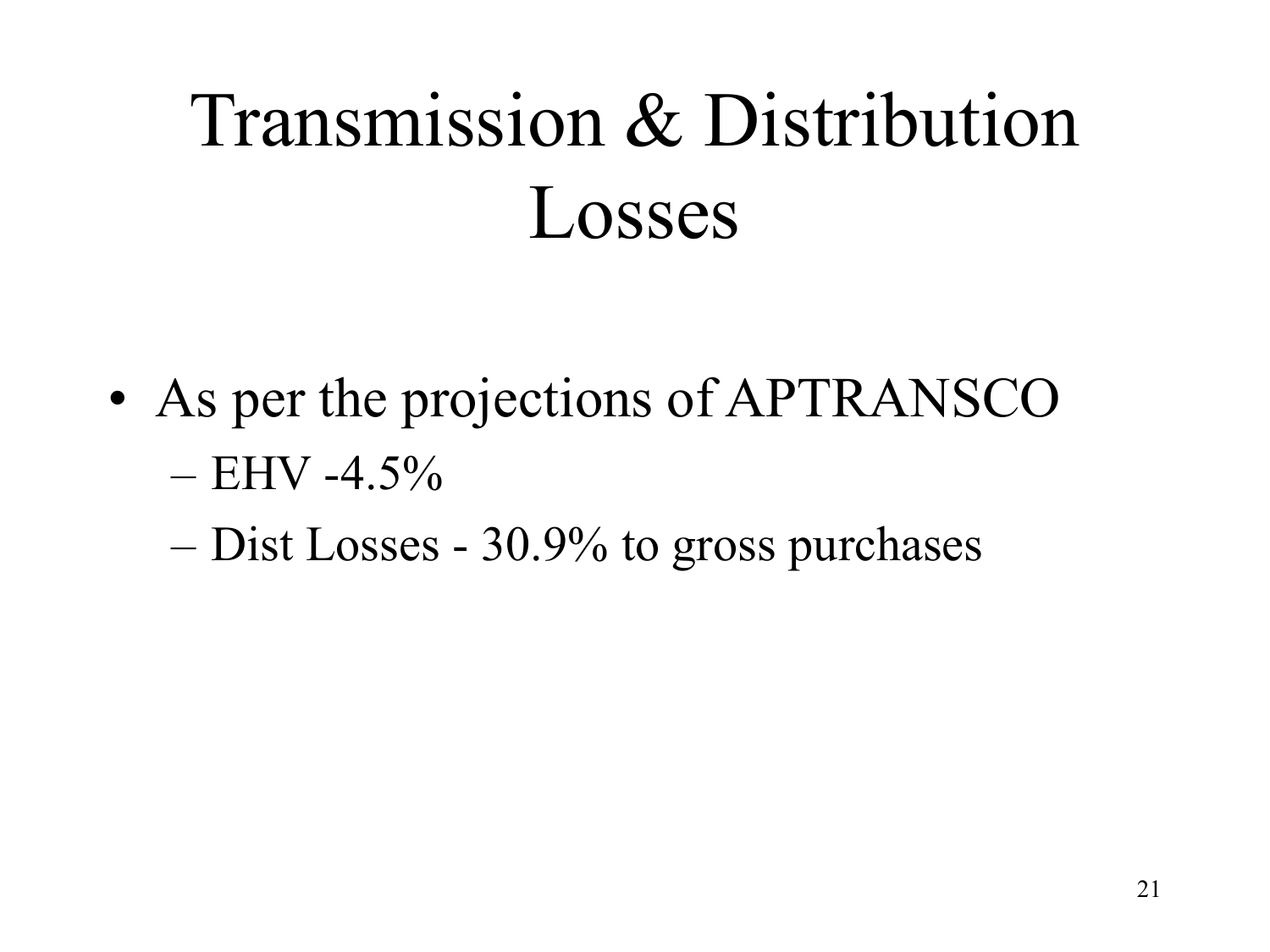#### Losses

- Staff is of the opinion that reduction in losses is possible with improved
	- metering
	- energy audits
	- improved distribution network
	- energy conservation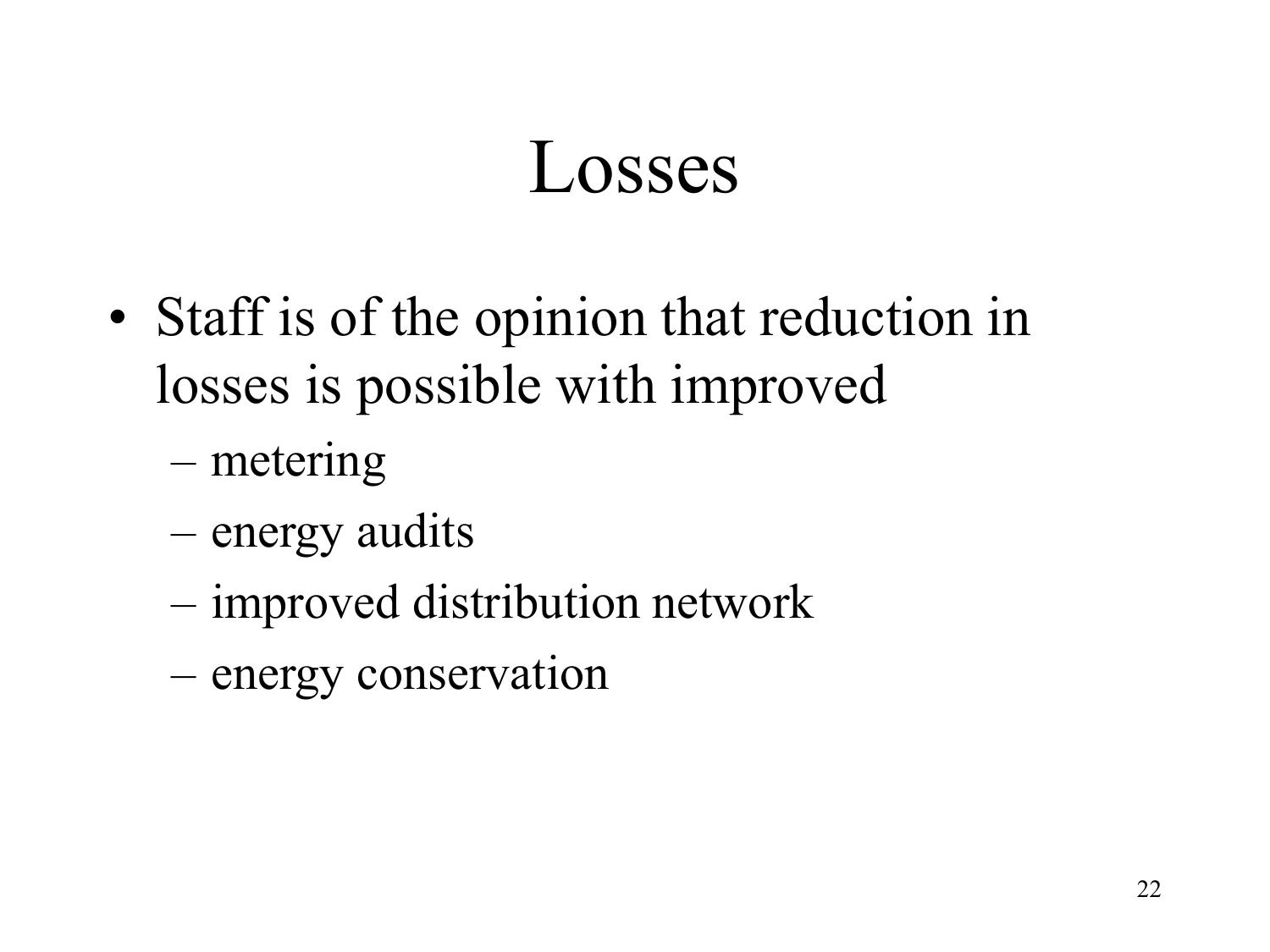## Agricultural Consumption

- As per APTRANSCO estimates
- Since both T&D Losses and Agricultural estimates are only guesses, without metering and data analysis, the Licensee's projection have been provisionally accepted
- Consumption to be monitored on real time basis to measure actual consumption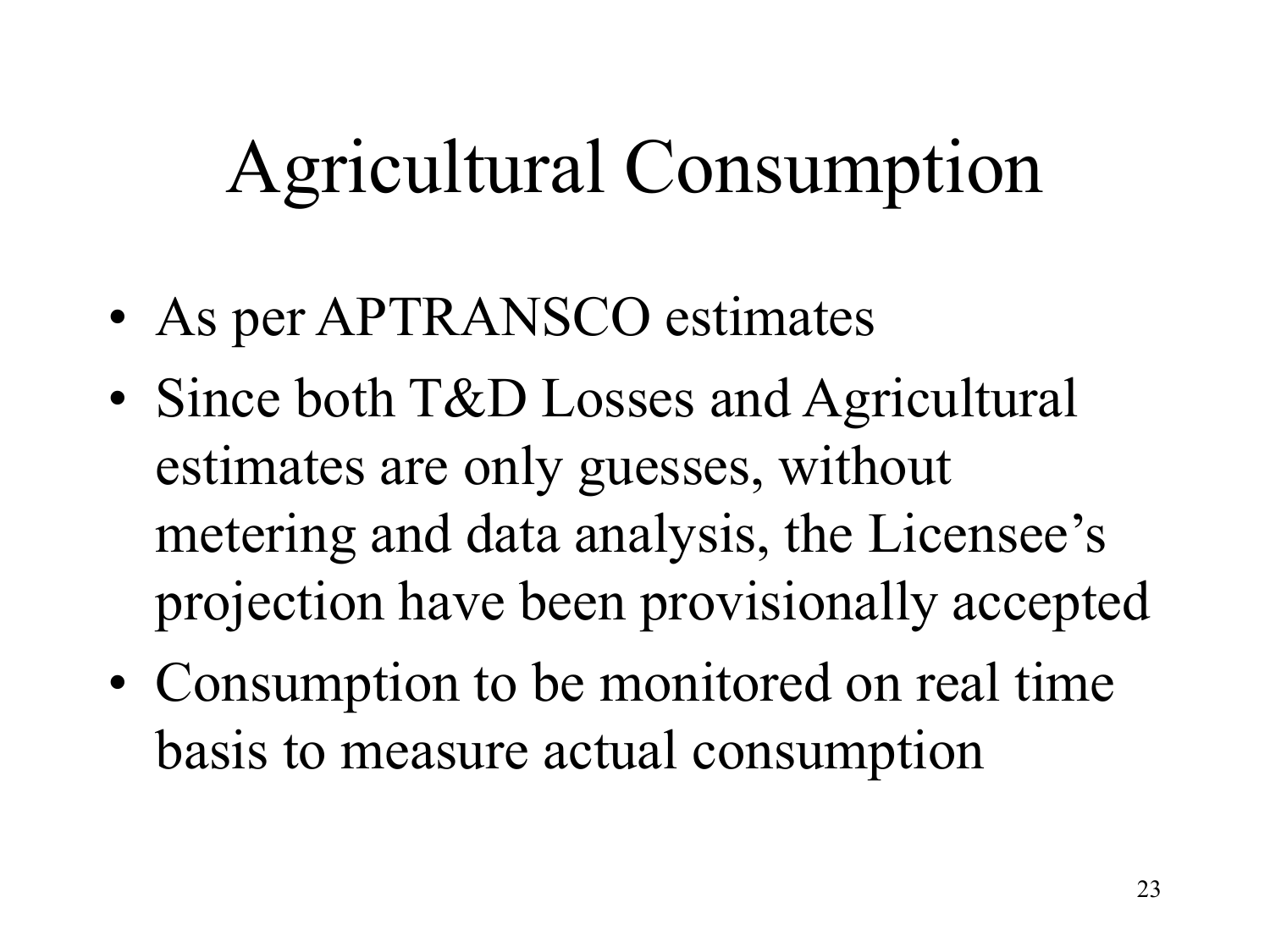### Load Projections

• As per APTRANSCO-SNC Lavalin projections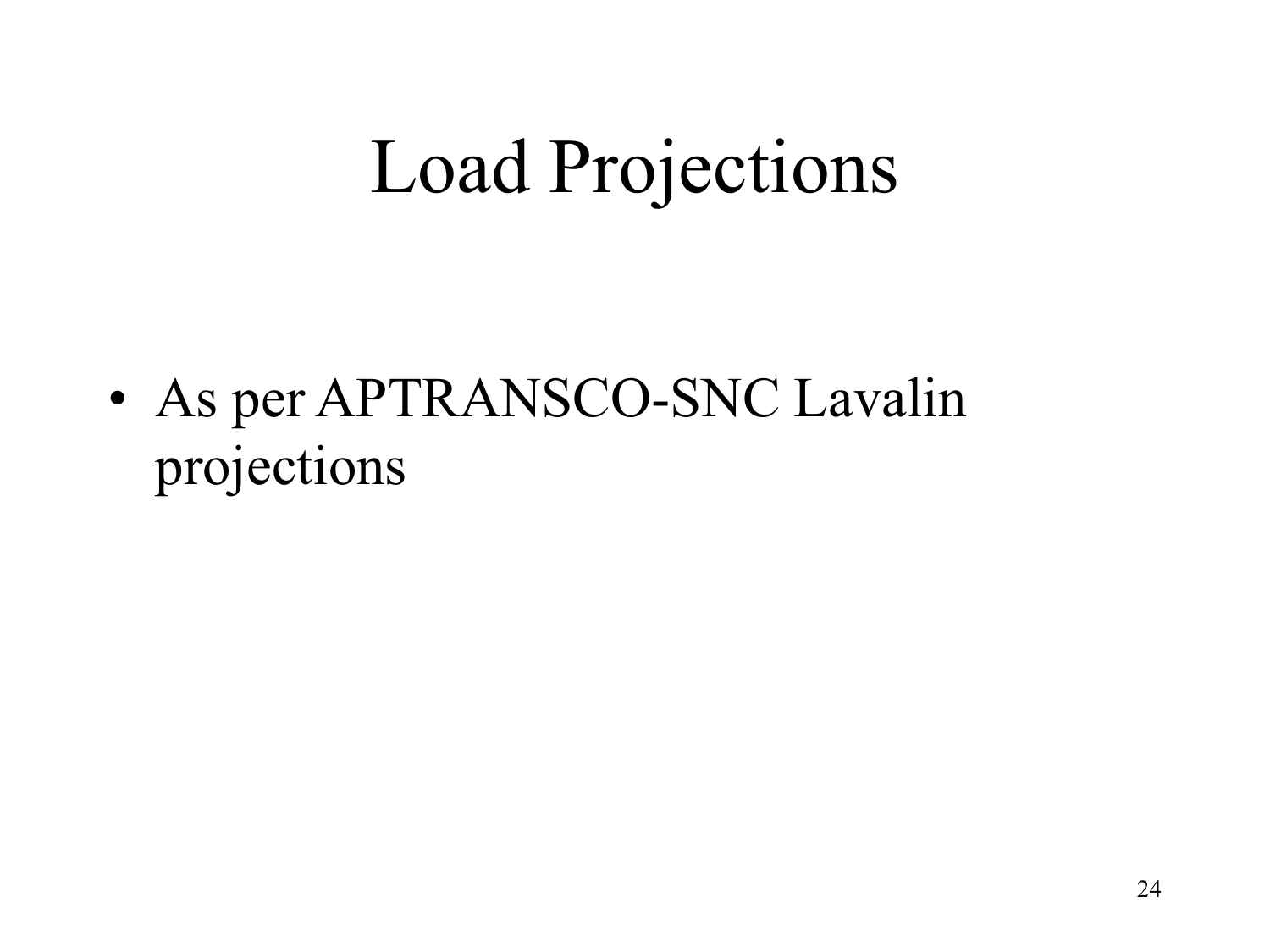## Fuel Purchase Cost Adjustment Formula

• Adjustment formula to apply only for fuel costs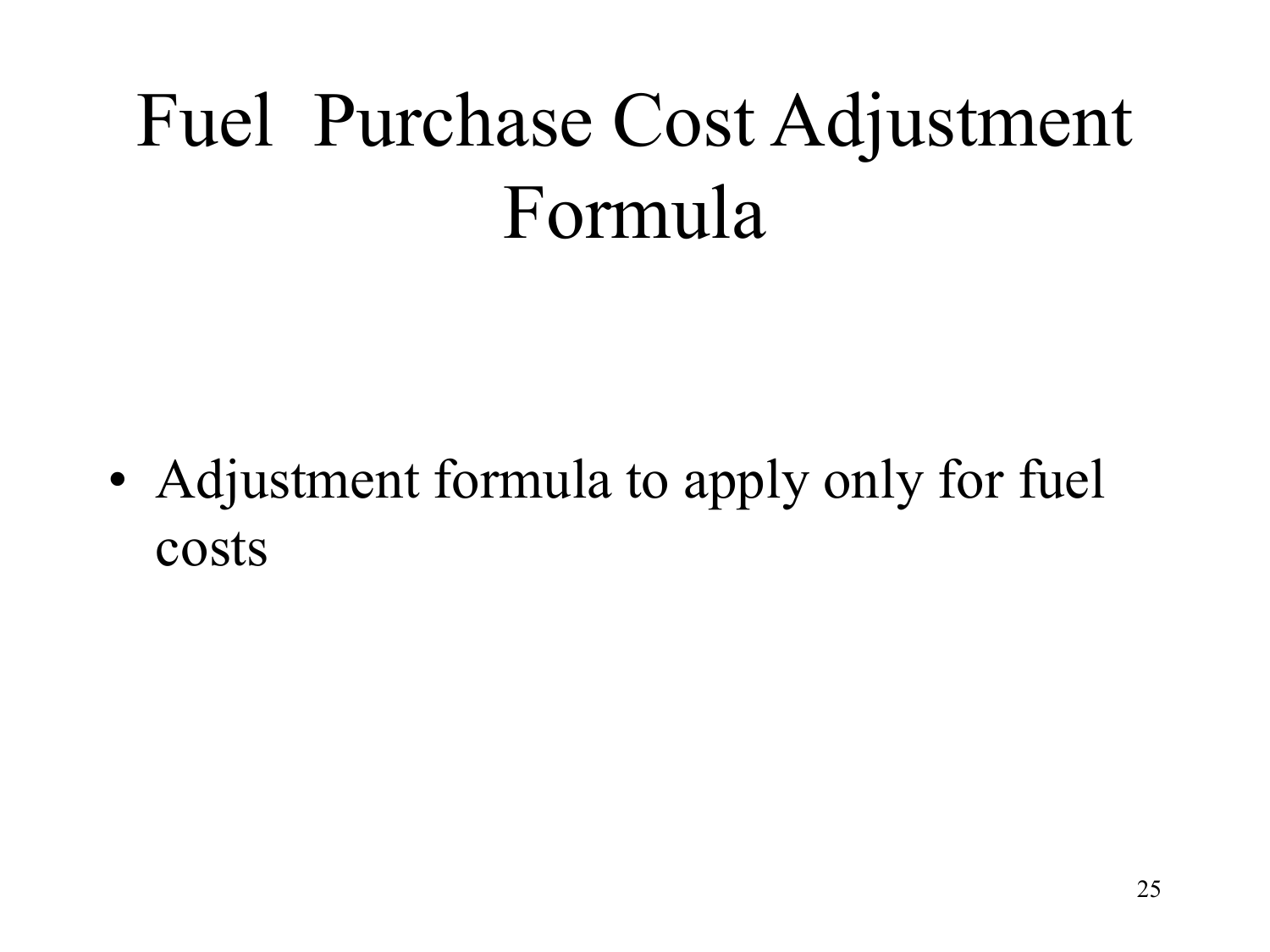Annual Revenue Requirement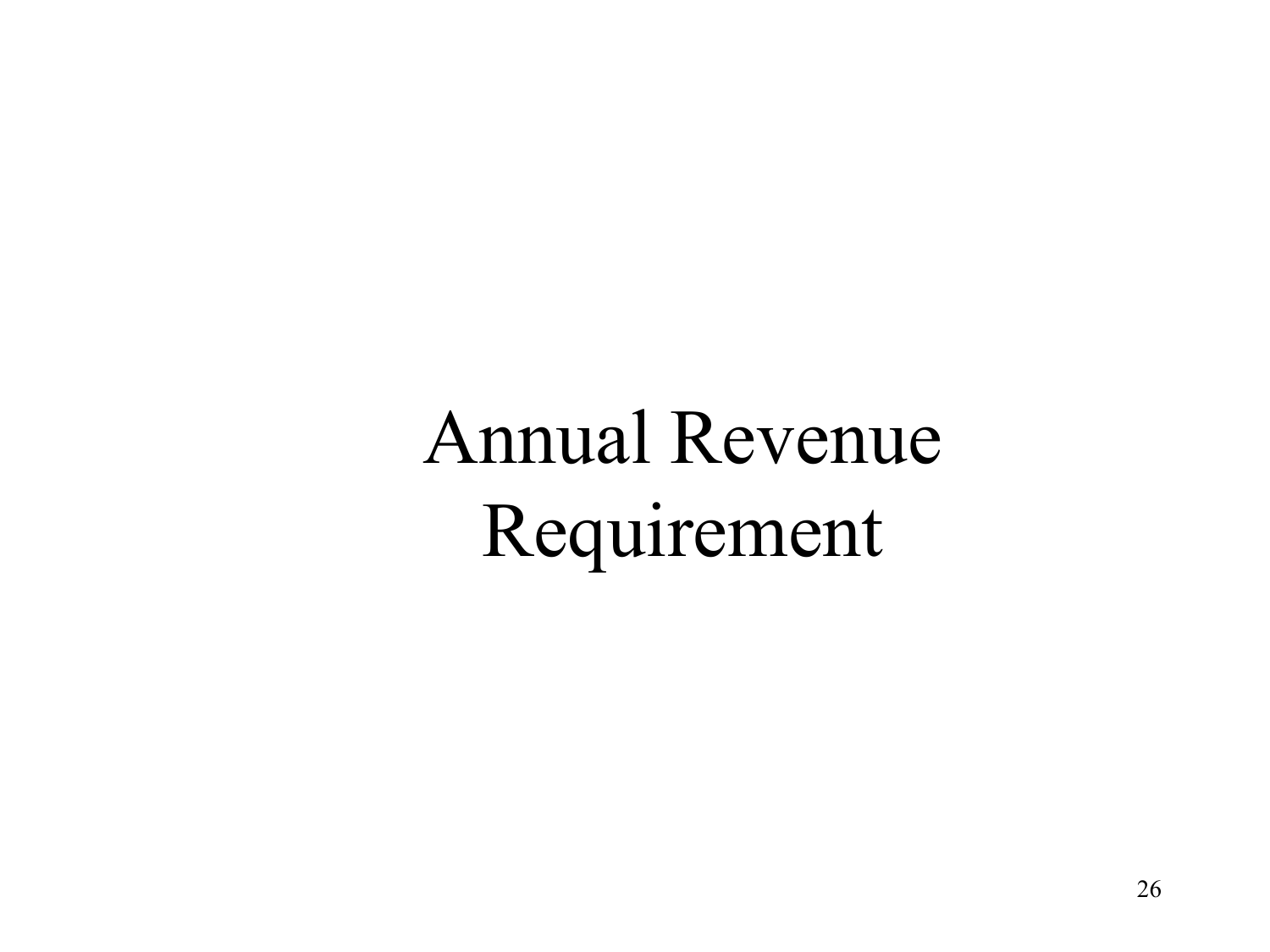# Capital Base Transmission & Bulk Supply

- APTRANSCO
- OCFA 2678 crs
- CWIP 1147.26
- Working Cap 4.84
- Receivable 1302.74
- Acc Dep 711.112
- Loans 1785.16
- WC Borrow 1061.41
- Mkt Bor, CAPEX182.33
- Payables 956.69
- TOTAL 436.60
- **STAFF**
- OCFA 2318.05
- CWIP 1151.80
	- Working Cap  $3.19 + 3.96$
	- Receivable 0.00
	- Acc Dep 672.40
	- Loans 1785.16
	- WC Borrow 0.00
	- Mkt Bor, CAPEX0.00
	- Payables 0.00
	- TOTAL 1019.44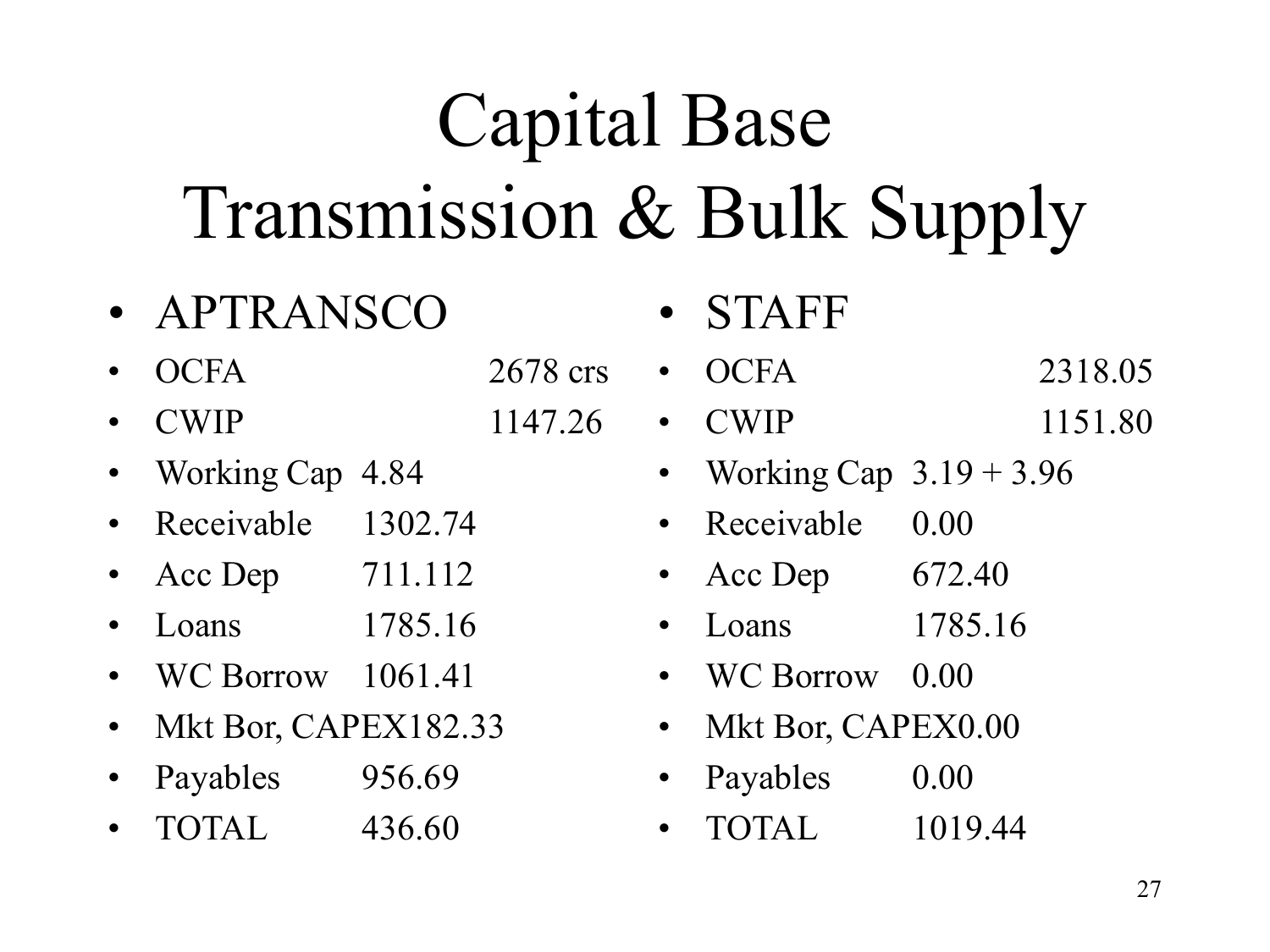# Net Capital Base Transmission & Bulk Supply

- APTRANSCO Rs. 436.60crs
- Staff Rs.  $1019.44crs$
- Diff Rs 582.84 crs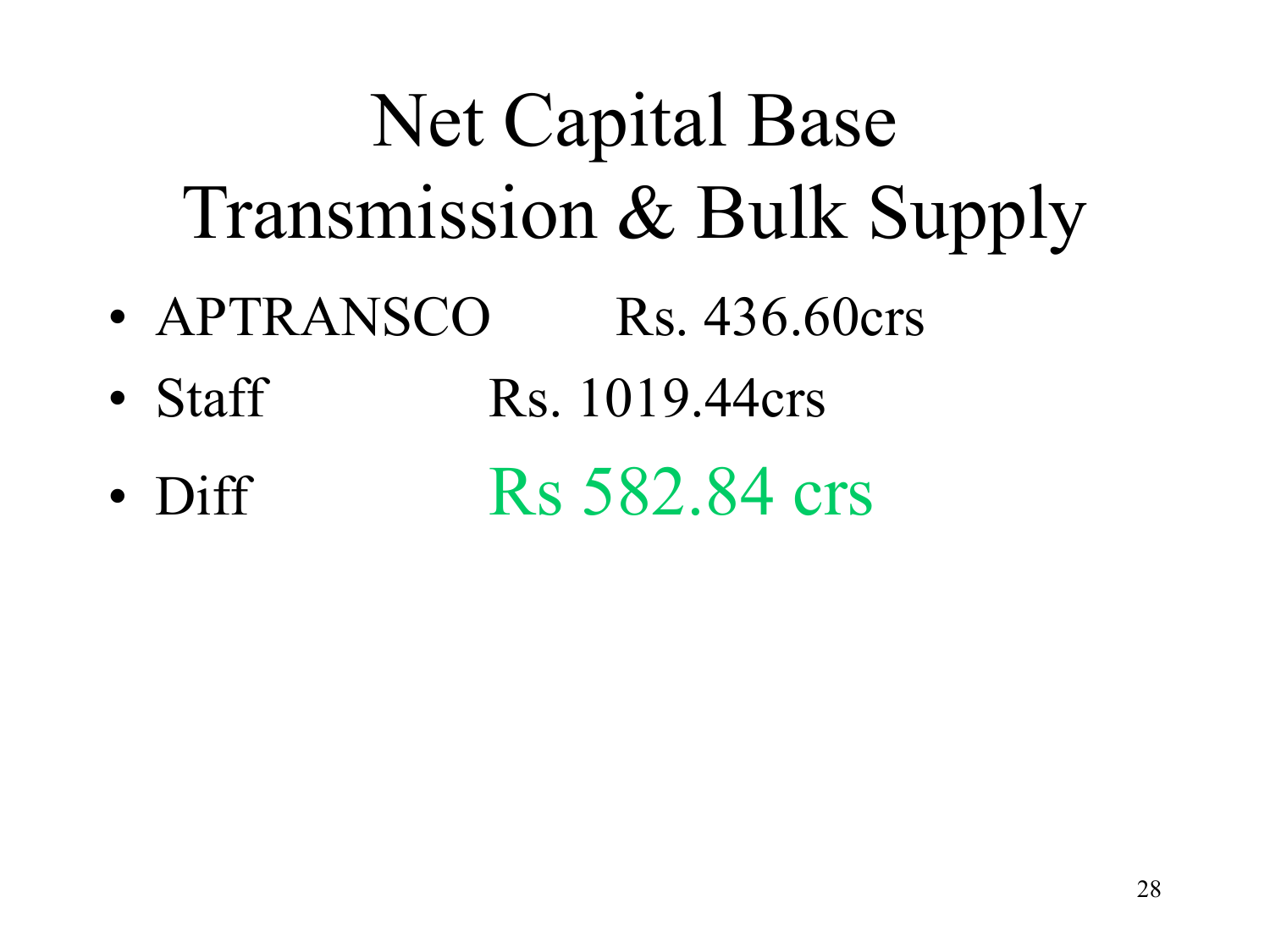# Capital Base Distribution & Retail Supply

- APTRANSCO
- OCFA 4000.40
- CWIP 1076.43
- Stores 21.92
- Avg cash 86.61
- Receivable 1833.52
- Acc Deo 1823.69
- Loans 1774.94
- Cons Sec Dep 941.32
- Payables 1302.74
- TOTAL 1176.19
- Staff
- OCFA 3935.01
- CWIP 941.03
- Stores 21.92
- Avg cash 63.56
- Receivable 0.00
- Acc Deo 1817.84
- Loans 1774.94
- Cons Sec Dep 1042.01
- Payables 0.00
- TOTAL 326.73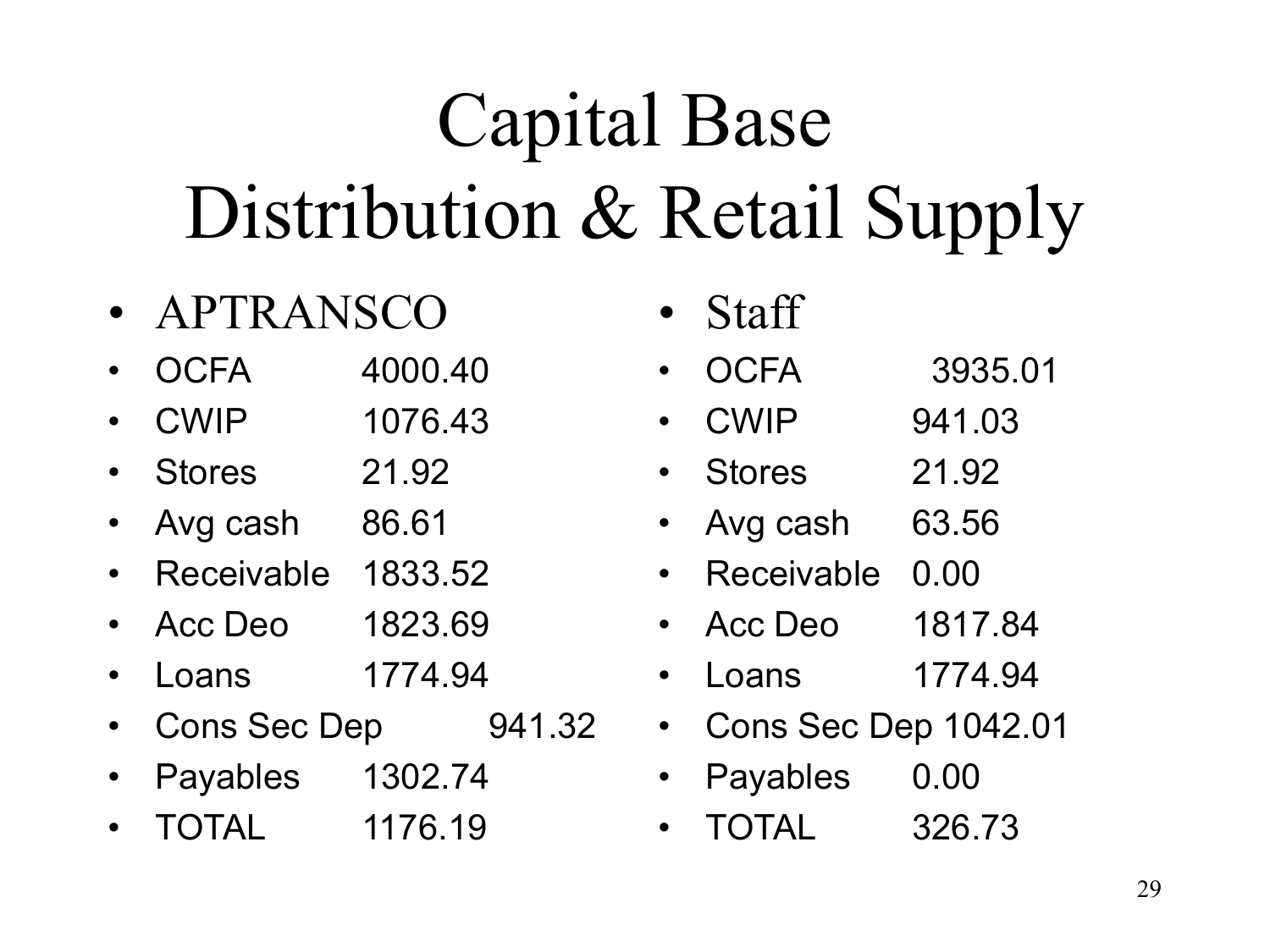# Net Capital Base Distribution & Retail Supply

- APTRANSCO Rs. 1176.19 crs
- Staff Rs.  $326.73$  crs
- Diff Rs 849.46crs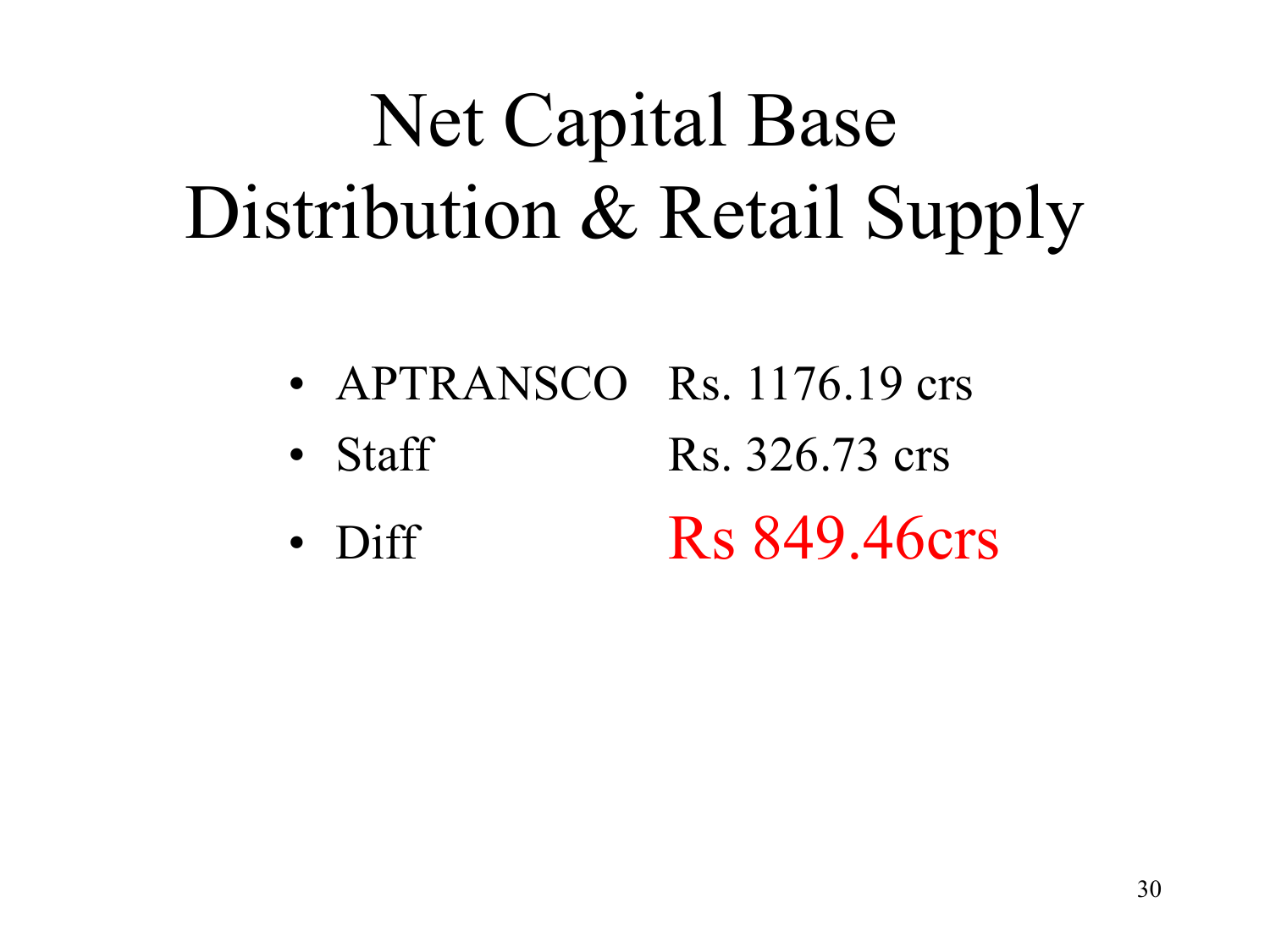# Reasons for difference in capital Base

- Fixed assets and CWIP recalculated on the basis of ARR and past trends
- Depreciation accordingly adjusted
- Calculations on the basis of Sixth Schedule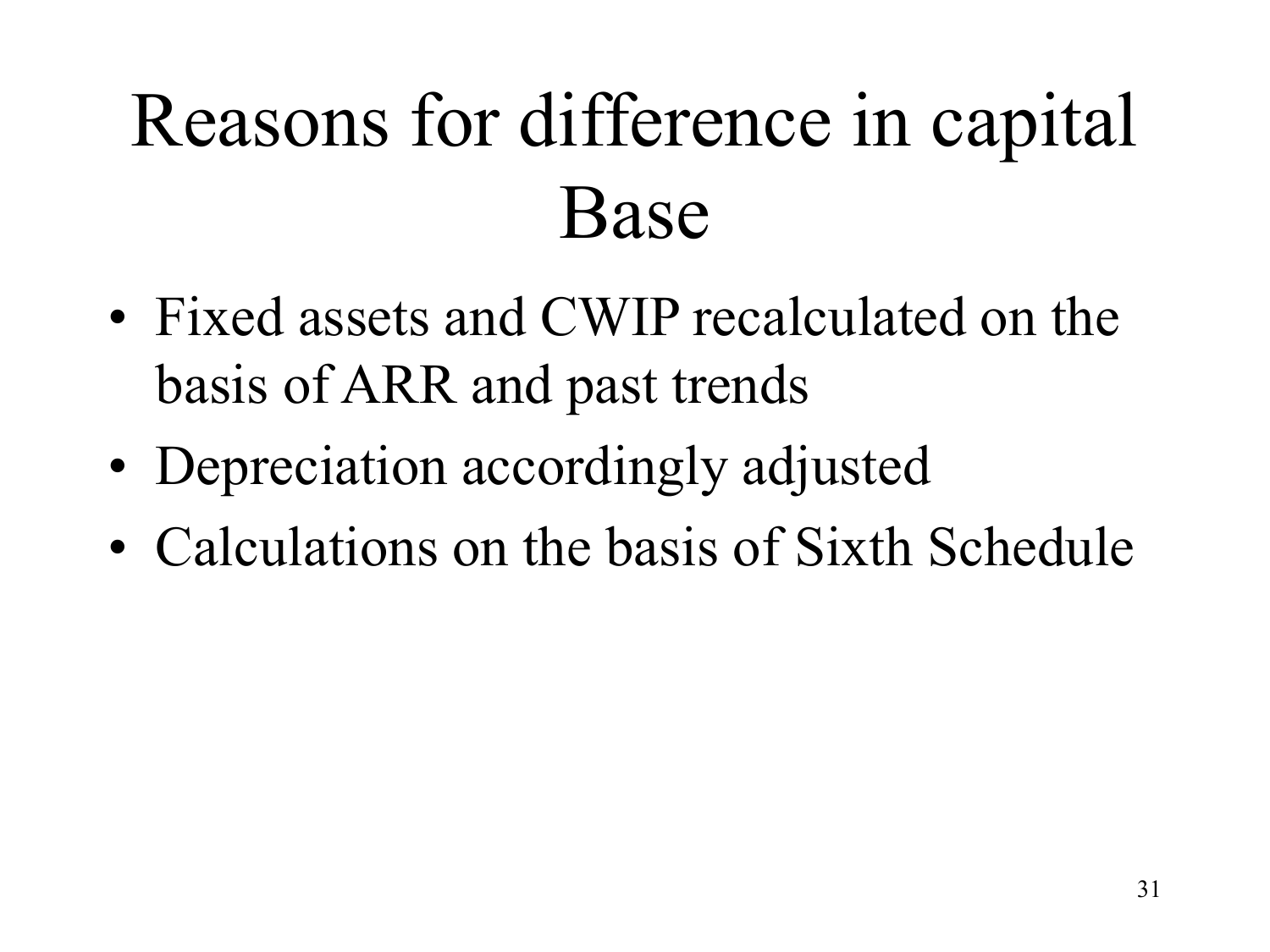#### Expenditure - Distribution & Retail Supply Major areas of differences

#### • APTRANSCO

- Purchase of energy 7924.99
- Wages  $\&$ Sal 534.81
- App Loan Int 220.86
- Rent Rate\*taxes 96.96
- Bad Debts 92.34
- Cont to Empl Funds 142.95
- Other expenses 603.58
- Total 9519.53

| Staff                    |         |
|--------------------------|---------|
| Purchase of energy       | 7033.99 |
| Wages & Sal<br>478.07    |         |
| App Loan Int             | 220.86  |
| Rent Rate*taxes<br>19.95 |         |
| <b>Bad Debts</b>         | 0.00    |
| Cont to Empl Funds       | 42.82   |
| Other expenses<br>501.60 |         |
| Total                    | 8297    |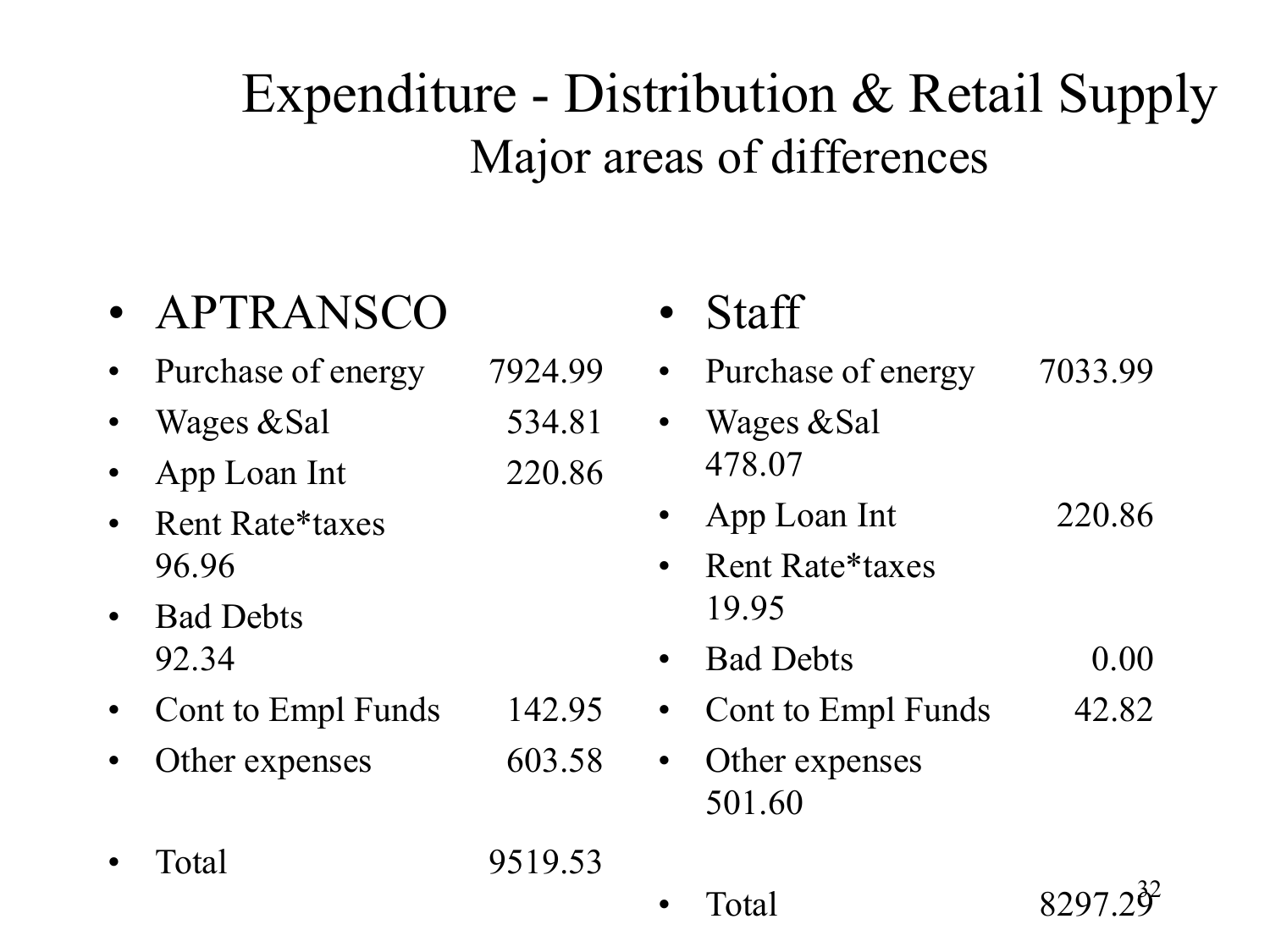## Expenditure -Reasons for **Differences**

- Purchase of energy differences as mentioned earlier
- Wages & salaries differences due to DA projections and treatment of earned leave
- Bad debts recovery as per APSEB Recovery of Dues Act ,1948and hence not included
- Interest on approved loans (in T&BS) does not allow for Working Capital Borrowings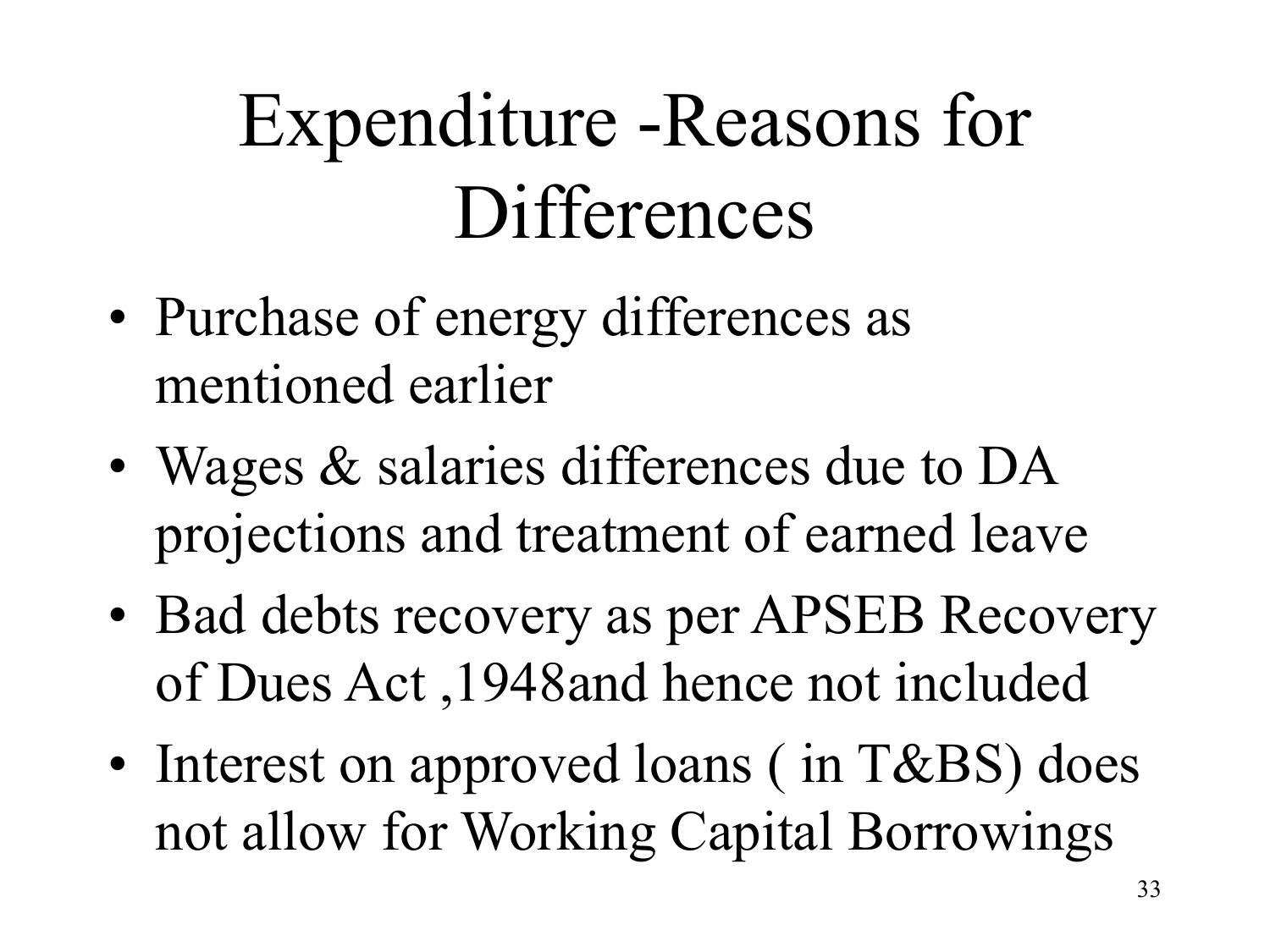Expenditure -Reasons for Differences Expenditure

• Contribution to Employee fund - Actuarial assumptions of Price Waterhouse not appropriate for future contributions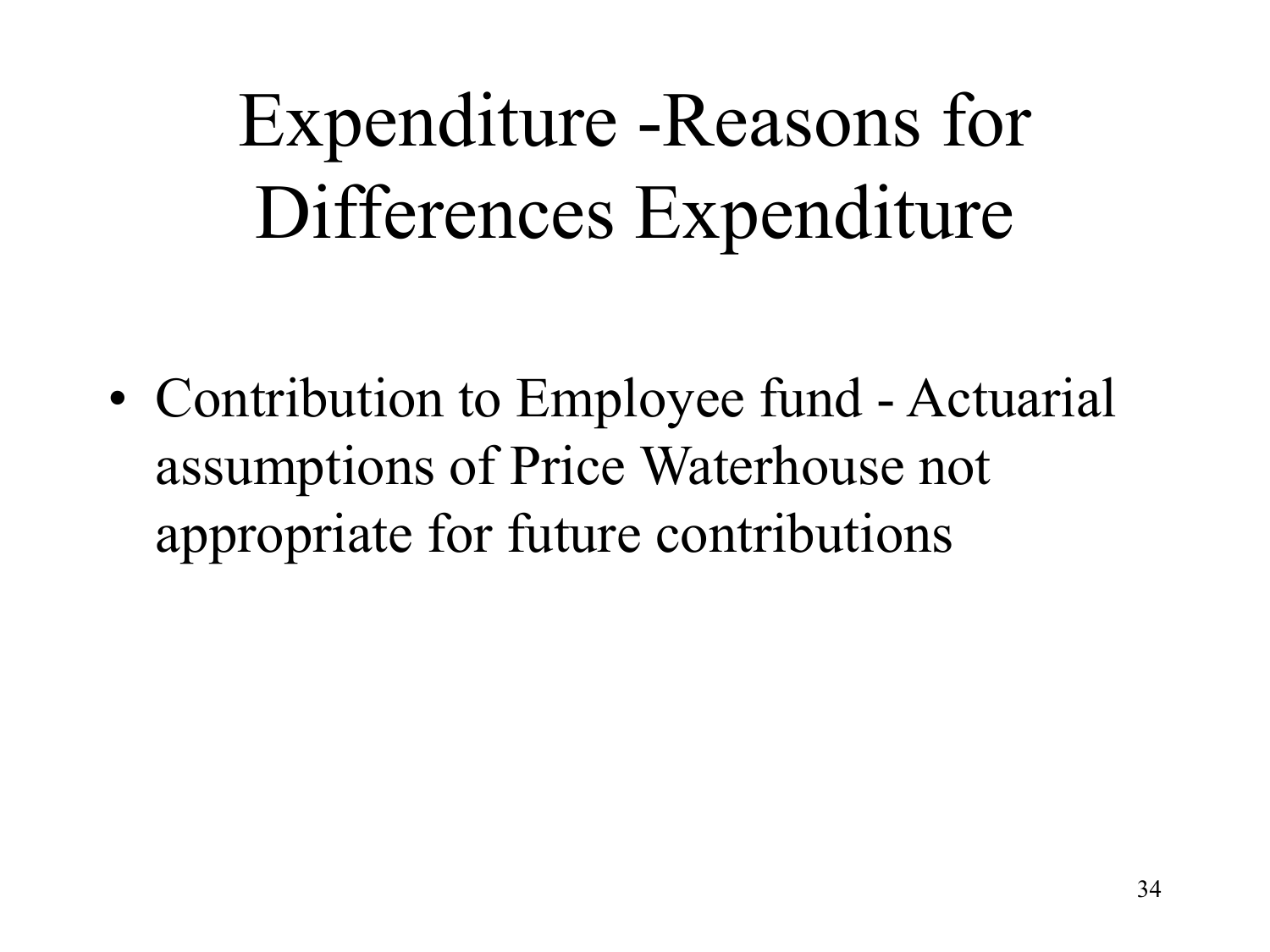# ARR for Distribution & Retail Business

- APTRANSCO
- Total Expend. 9519.53
- Reasonable Return 161.78
- Less non-tariff income 447.47
- Less variable cost adj 216.00
- Net Revenue Requirement
- $\text{Rs}.9017.84$
- Staff
- Total Expend. 8297.29
- Reasonable Return 61.15
- Less non-tariff income 519.47
- Less variable cost adj 0.00
- Net Revenue Requirement
- Rs. 7838.97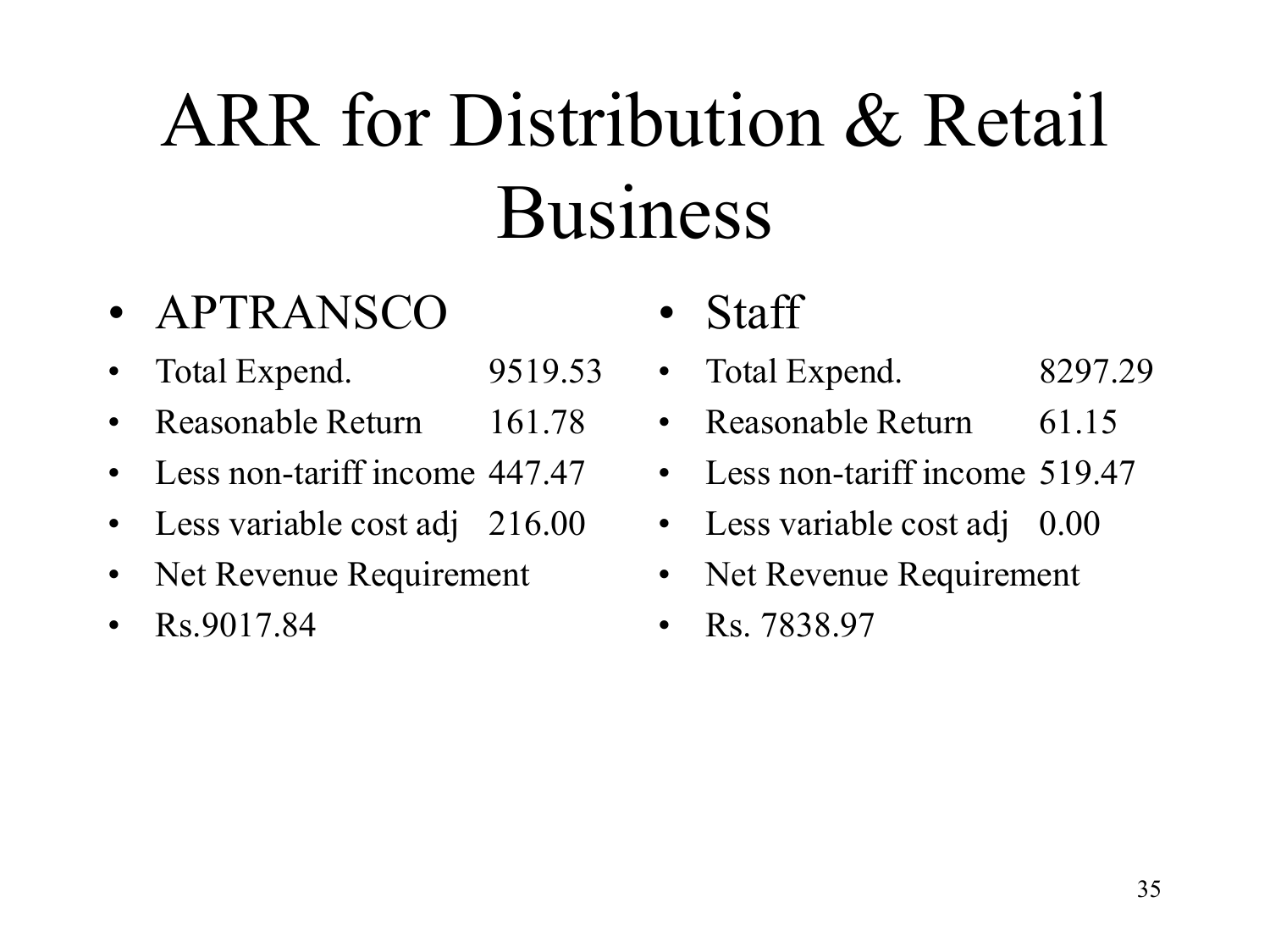# Difference in Revenue Requirement

• The difference in net revenue requirement between APTRANSCO estimates and the staff estimates is Rs. 1178.87 crs.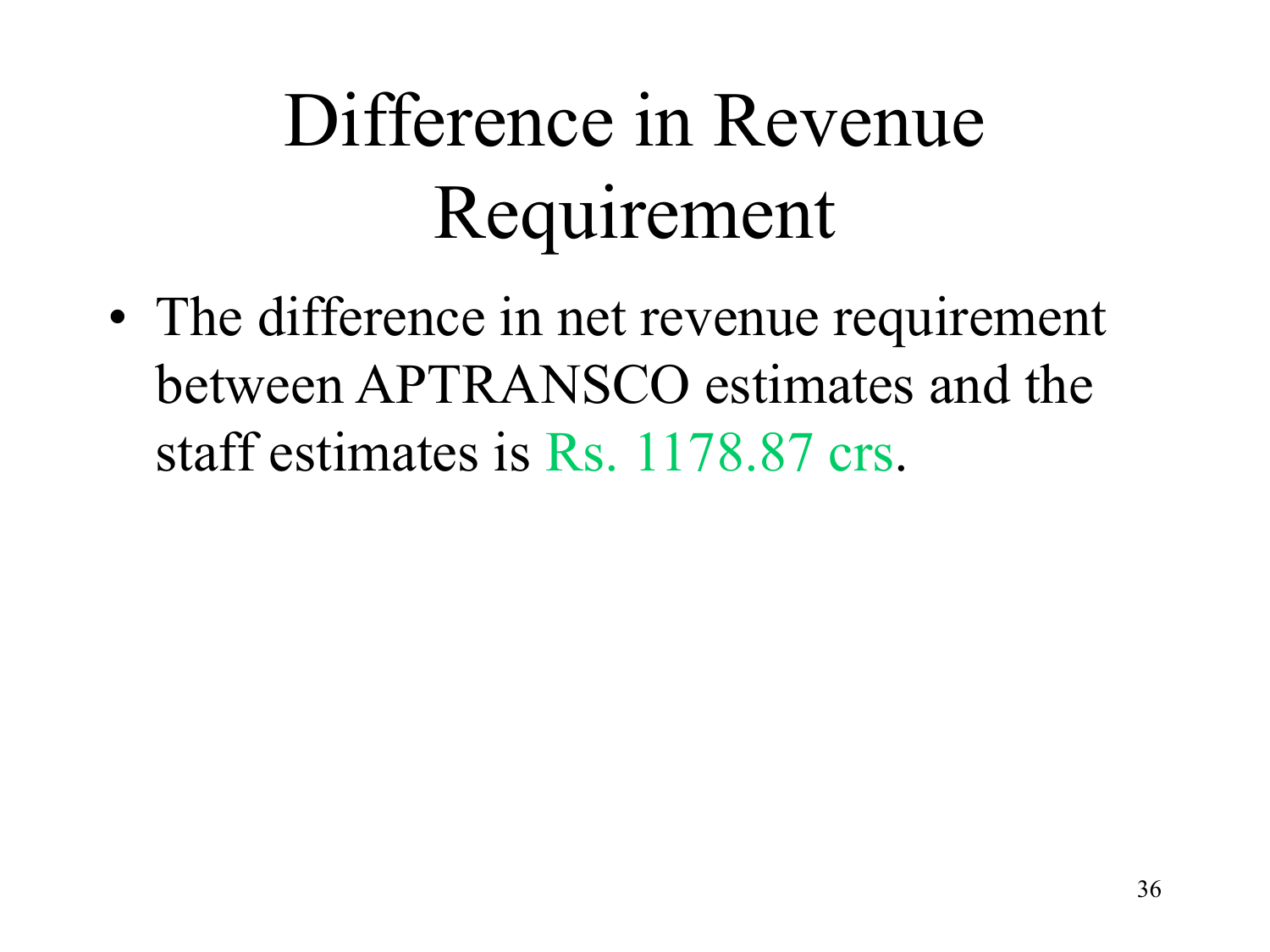## Expected Revenue from Charges

- Revenue at current tariffs have been posited at Rs. 5,436.88 Crs
- At current tariffs the gap to be covered as per APTRANSCO's estimates would be Rs. 3580.96 Crs
- As per staff estimates the gap is lower at Rs.2402..09 Crs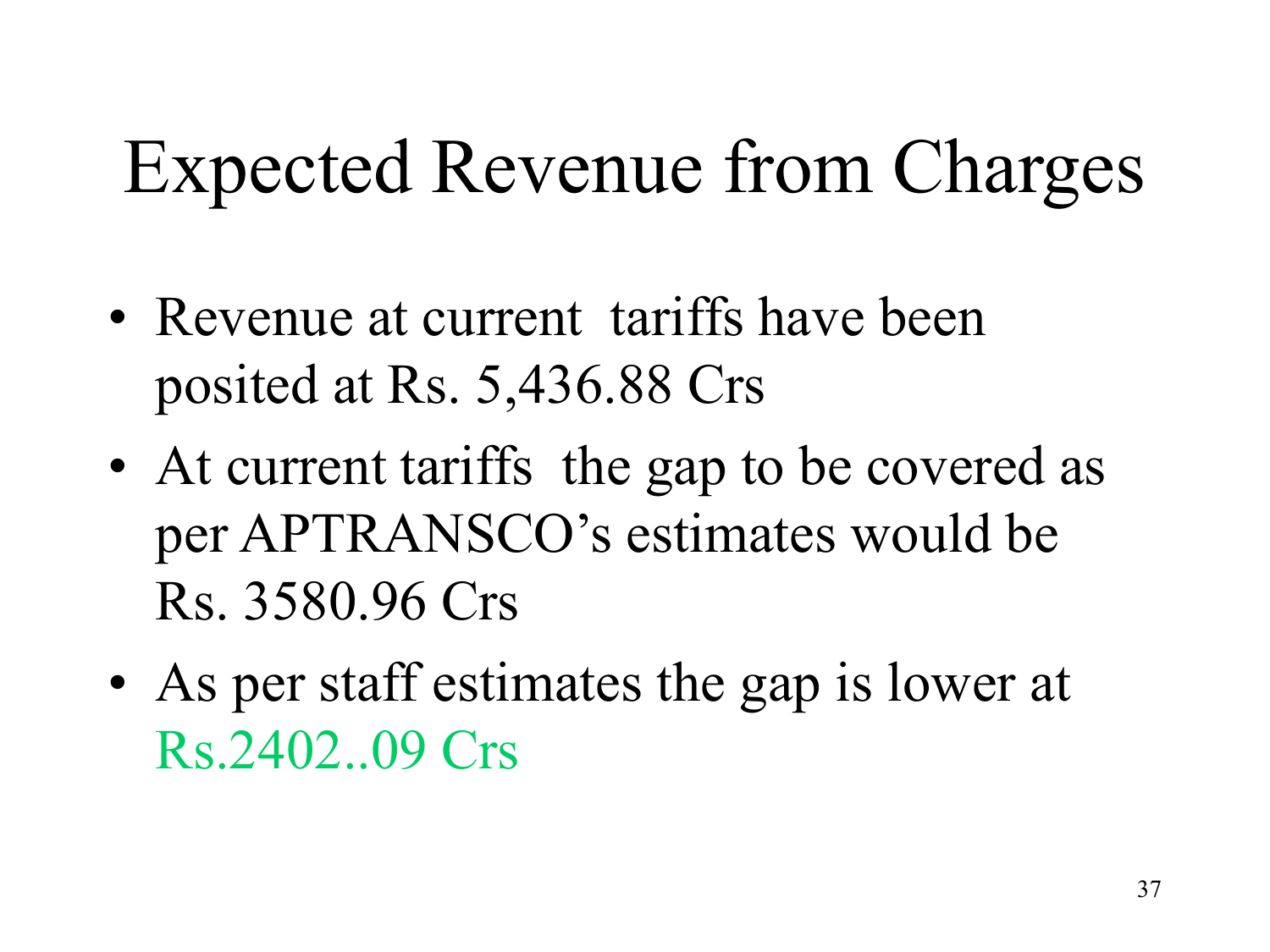### GAP

#### • APTRANSCO

- Net Rev Req Rs 9017.84 crs
- Rev . At CT Rs. 5436.88 crs
- Efficiency gain Rs. 500.00

#### • Staff

- Net Rev Req Rs7838.97
- Rev . At CT Rs. 5436.88 crs
- Efficiency gain Rs. 500.00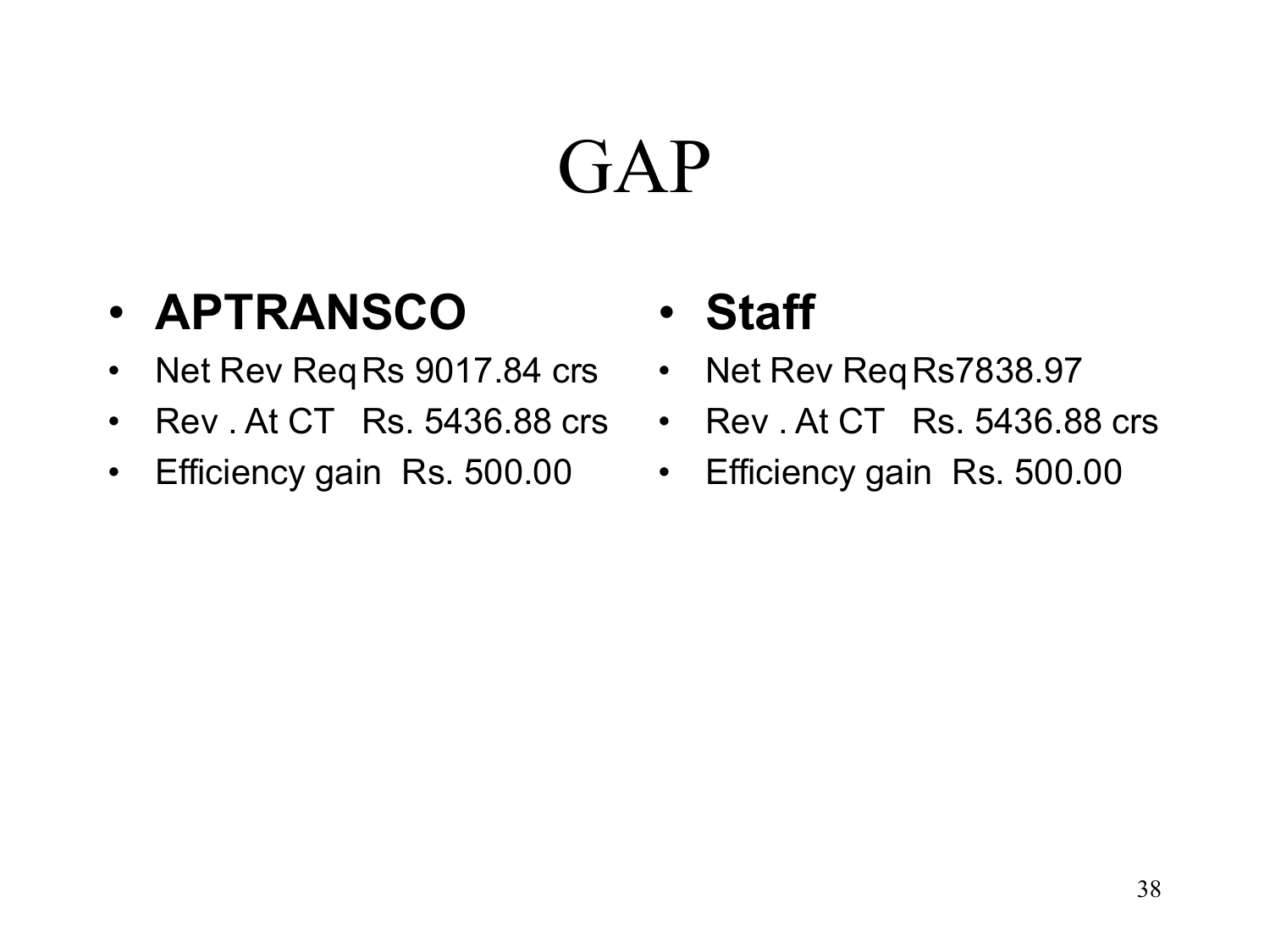#### Covering the GAP

- An efficiency gain of Rs. 500 crs has been projected in the ERC/ARR
- The GAP to be covered for APTRANSCO by tariffs or/and subsidies comes to Rs.3080.96 crs.
- The same gap as per Staff estimates comes to Rs.1902.09crs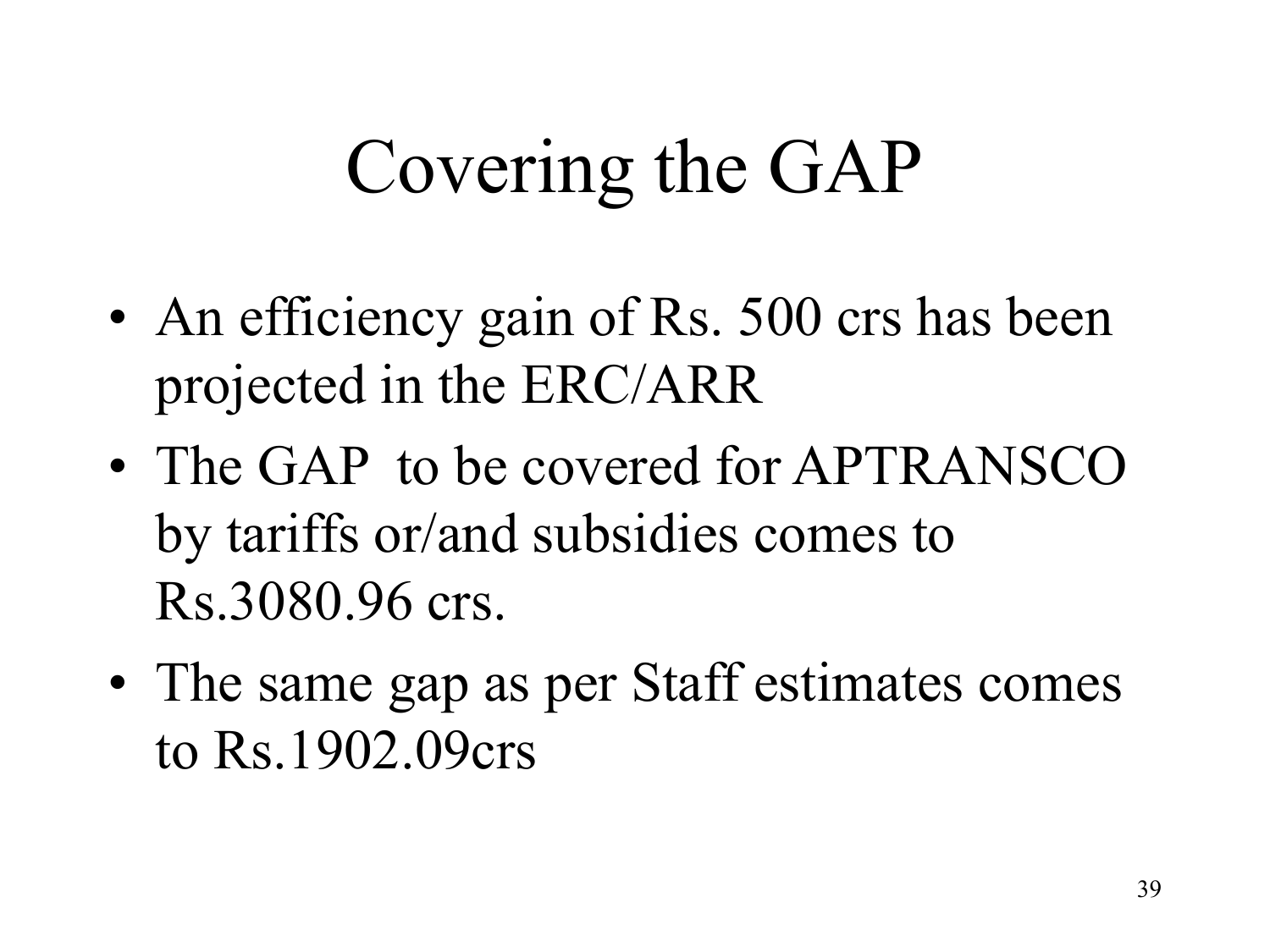#### Covering the GAP

- The Licensee expects to increase tariffs by 15% thereby earning Rs.808 crs.
- The gap as per the filed ERC/ARR left uncovered is about Rs. 2272.96 crs.
- The staff estimate this gap with 15% increase over current tariff is Rs.1094.09crs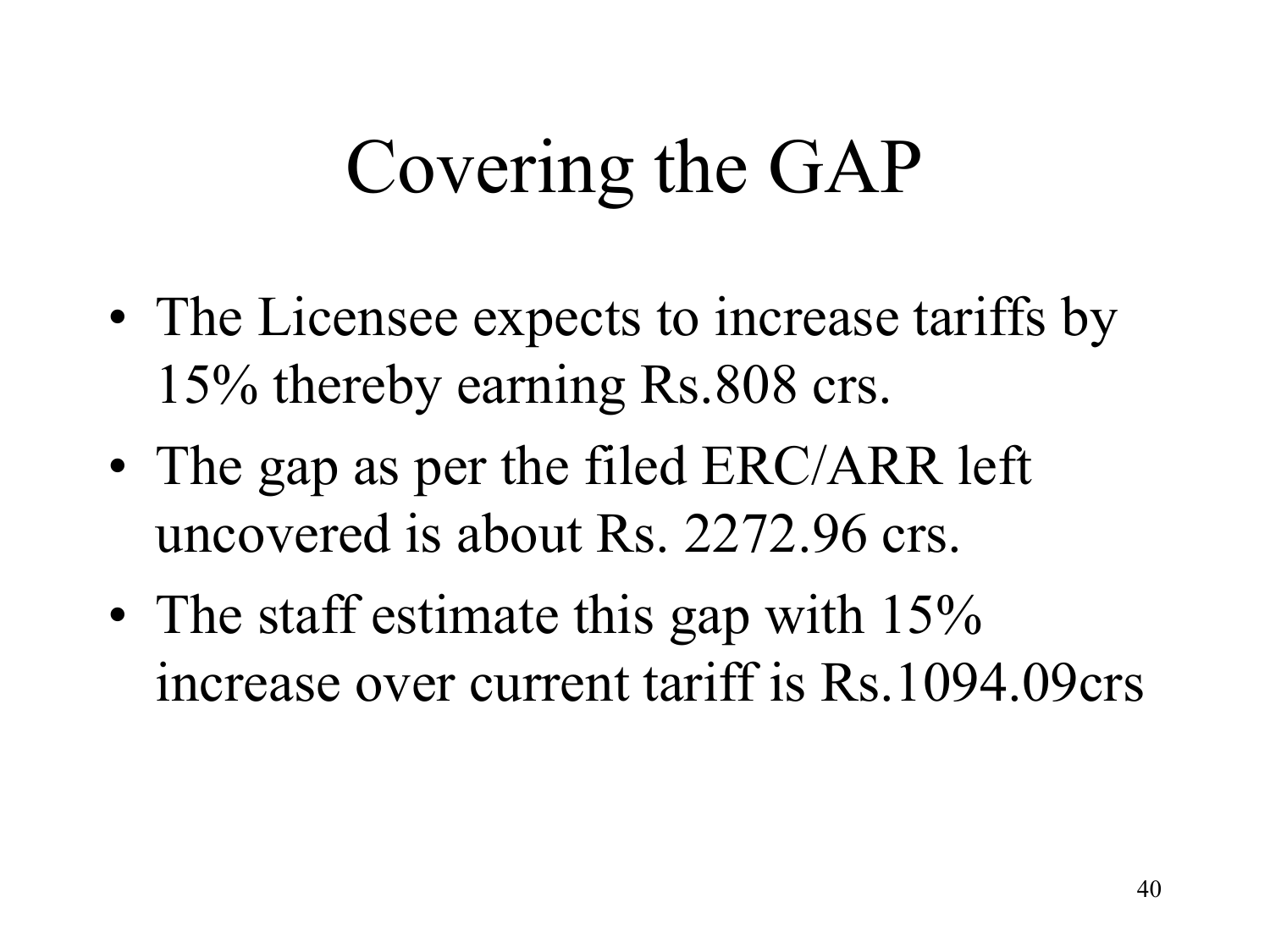# Quality of Service

- Low Frequency
- Low Voltage
- Grid failures
- Quick customer services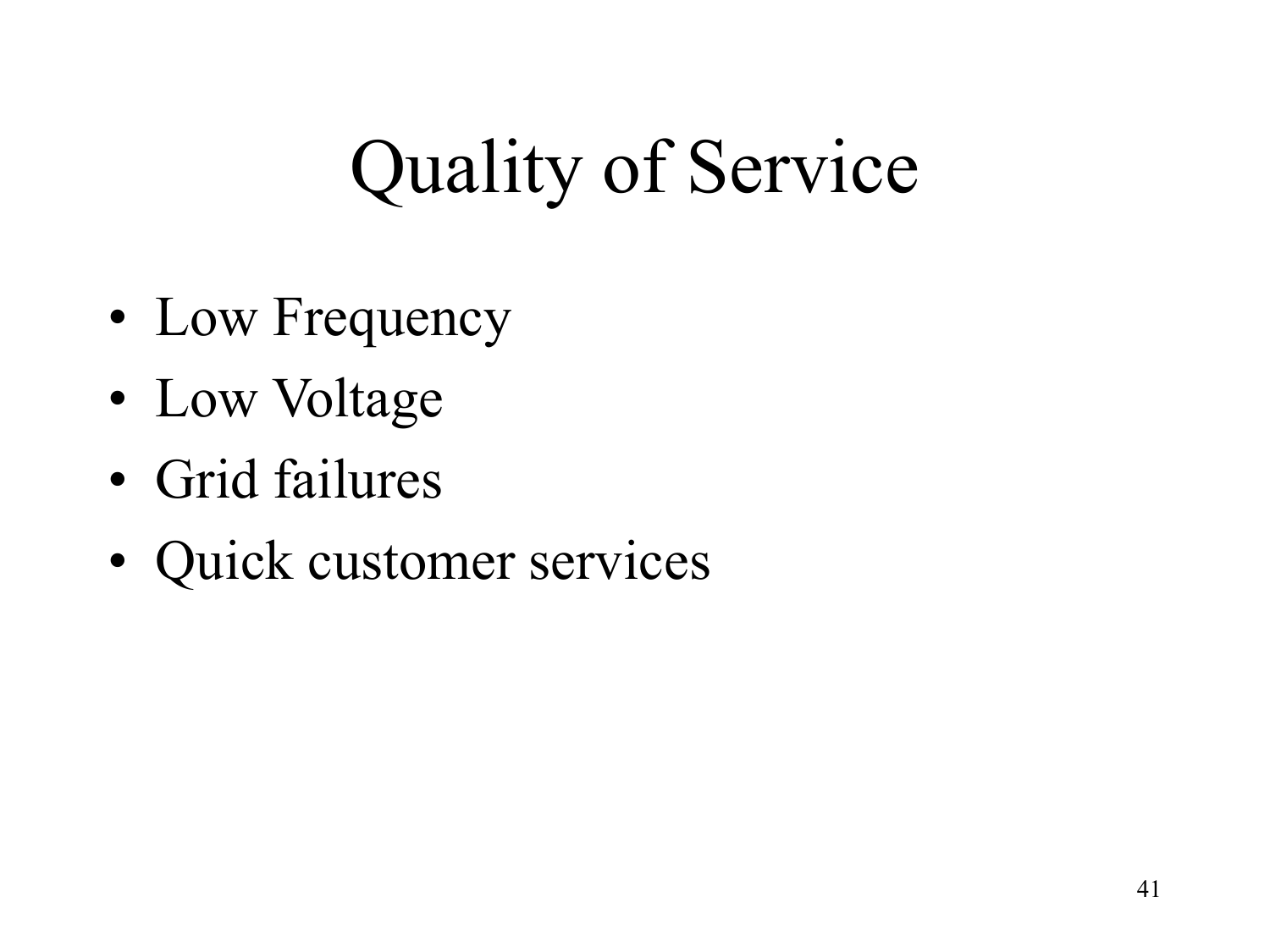## Sustaining Quality

• This is to be ensured with safety measures